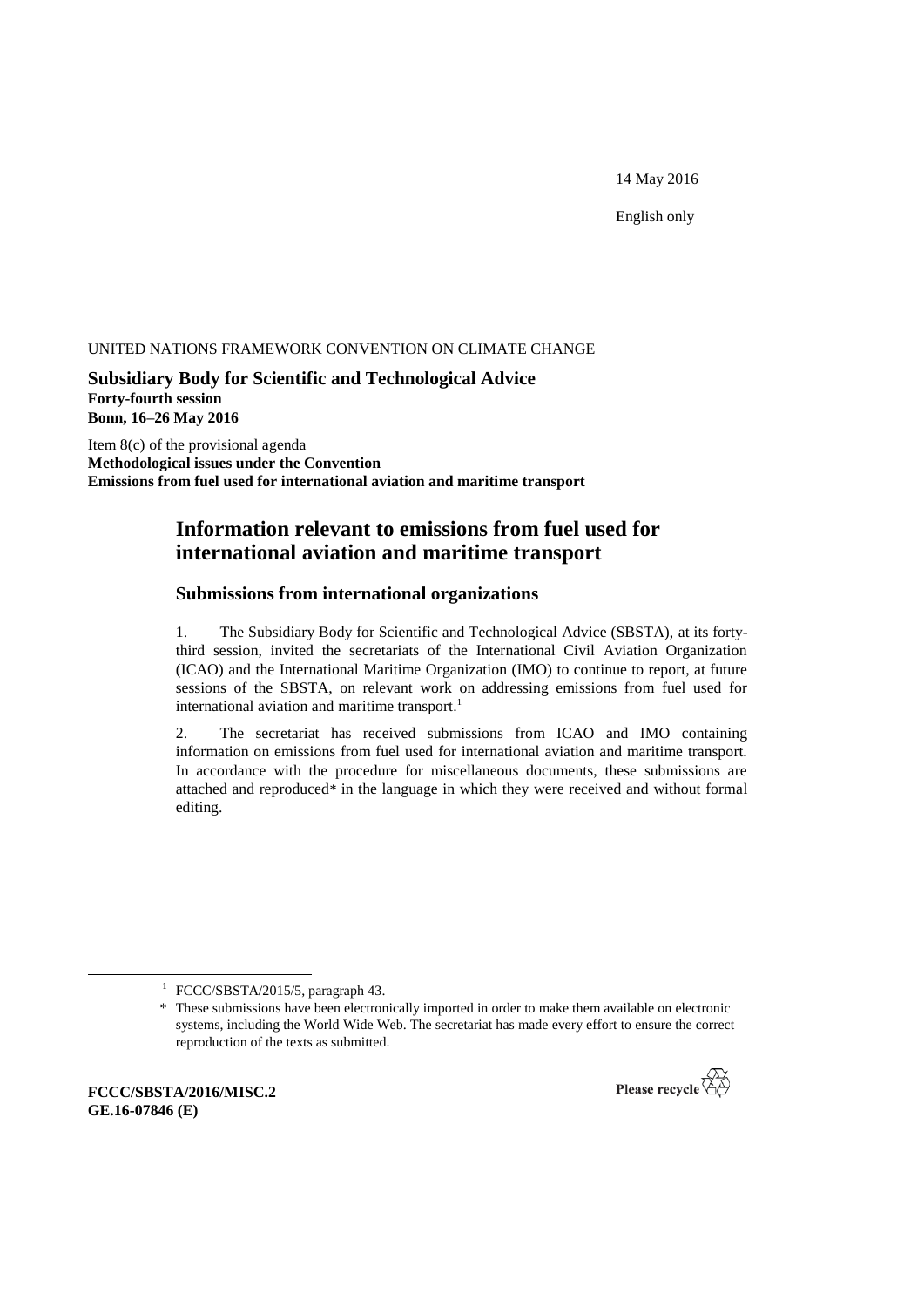# Contents

| 1. International Civil Aviation Organization |    |
|----------------------------------------------|----|
| 2. International Maritime Organization       | 22 |

*Page*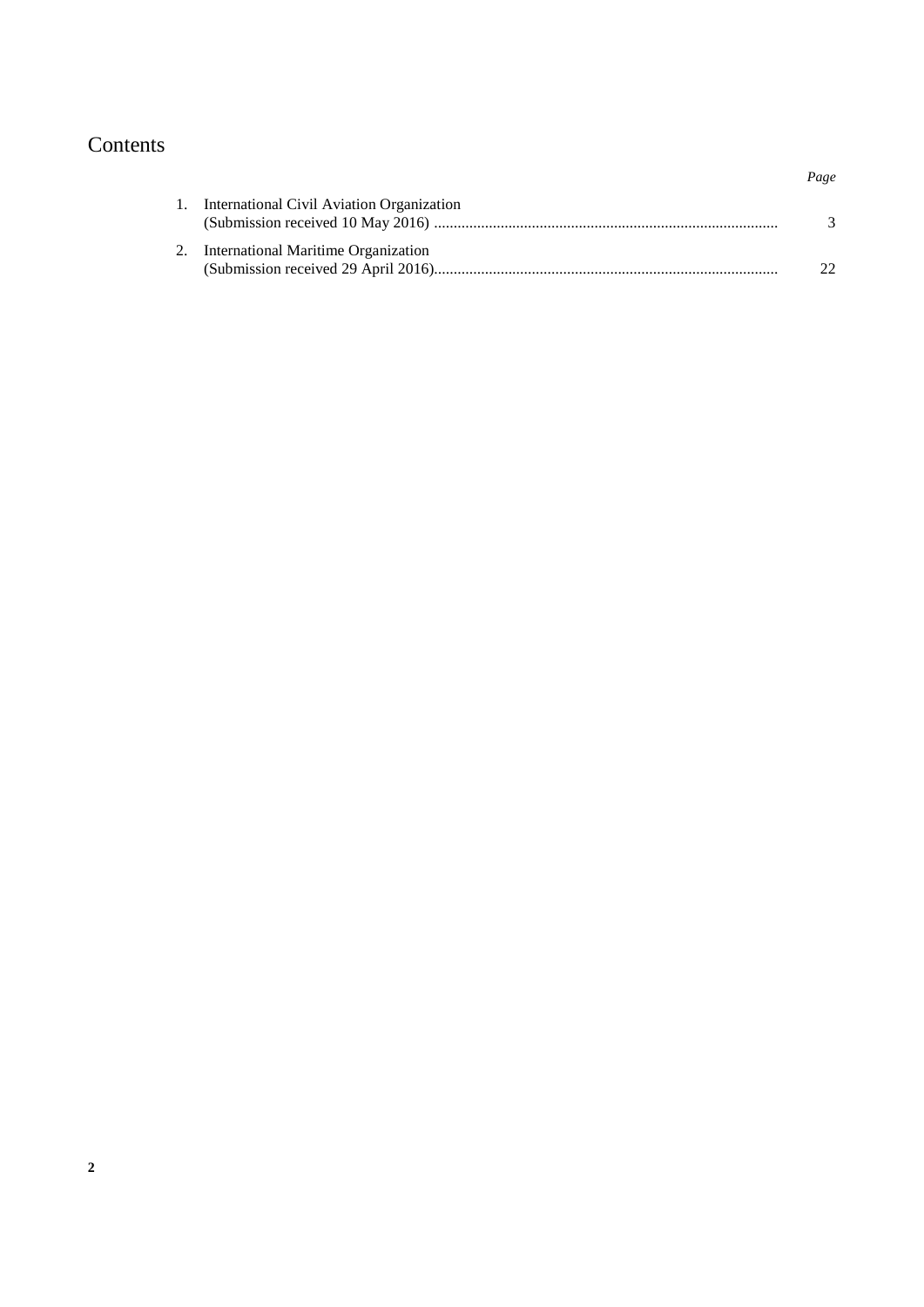# Paper no. 1: International Civil Aviation Organization

# **UNITED NATIONS FRAMEWORK CONVENTION ON CLIMATE CHANGE (UNFCCC)**

### **The Forty-fourth Session of the UNFCCC Subsidiary Body for Scientific and Technological Advice (SBSTA44)**

#### **(16 to 26 May 2016 – Bonn, Germany)**

#### **Agenda Item 8 (c): Emissions from fuel used for international aviation and maritime transport**

# **(Submission by the International Civil Aviation Organization (ICAO))**

#### **Executive Summary**

After reviewing the outcome of the UNFCCC Paris Conference (COP21/CMP11), the Council of ICAO decided on 4 March 2016 to:

- a) ensure that ICAO continues to exercise leadership on environmental issues relating to international civil aviation, including greenhouse gas (GHG) emissions, as requested by the 38th Assembly Resolution A38-18 paragraph 2 a), and by the Council in its *Declaration on International Aviation and Climate Change* of 18 November 2015, by making further progress toward the 39th Assembly from 27 September to 7 October 2016 and beyond;
- b) note, with satisfaction, that international aviation is not covered under the UNFCCC's Paris Agreement and its associated decision text, which the Council viewed as a vote of confidence in the progress that ICAO and its Member States are achieving, and agreed to take all action to justify that confidence placed in ICAO by the international community;
- c) note the need for ICAO and its Member States to consider the share of international aviation emissions in the "carbon budget" in the context of the feasibility of a possible long-term aspirational goal and related actions for international aviation under the 2 degrees Celsius scenario;
- d) monitor the evolution of the new mechanism to be established under the UNFCCC process and closely follow up on its possible implications for ICAO's work on a global market-based measure (GMBM) scheme for international aviation (see Section 3);
- e) note the importance of ICAO Member States' Action Plans on  $CO<sub>2</sub>$  emissions reduction activities for international aviation initiated at the 37th Assembly in 2010, which constituted a parallel to the UNFCCC Parties' NDCs for mitigation of other domestic emissions (see Section 4);
- f) ensure that ICAO and its Member States continue to express a clear concern, through the UNFCCC process, on the use of international aviation as a potential source for the mobilization of revenue for climate finance to the other sectors in a disproportionate manner, as requested by A38-18, paragraph 30 (see Section 5); and
- $\frac{1}{2}$ g) note the critical importance of coordination at the State level among transport, environment, finance and other authorities in ensuring a common position.

1.1 ICAO and its Member States have been active in addressing CO<sub>2</sub> emissions from international aviation by developing, and facilitating the implementation of, "a basket of mitigation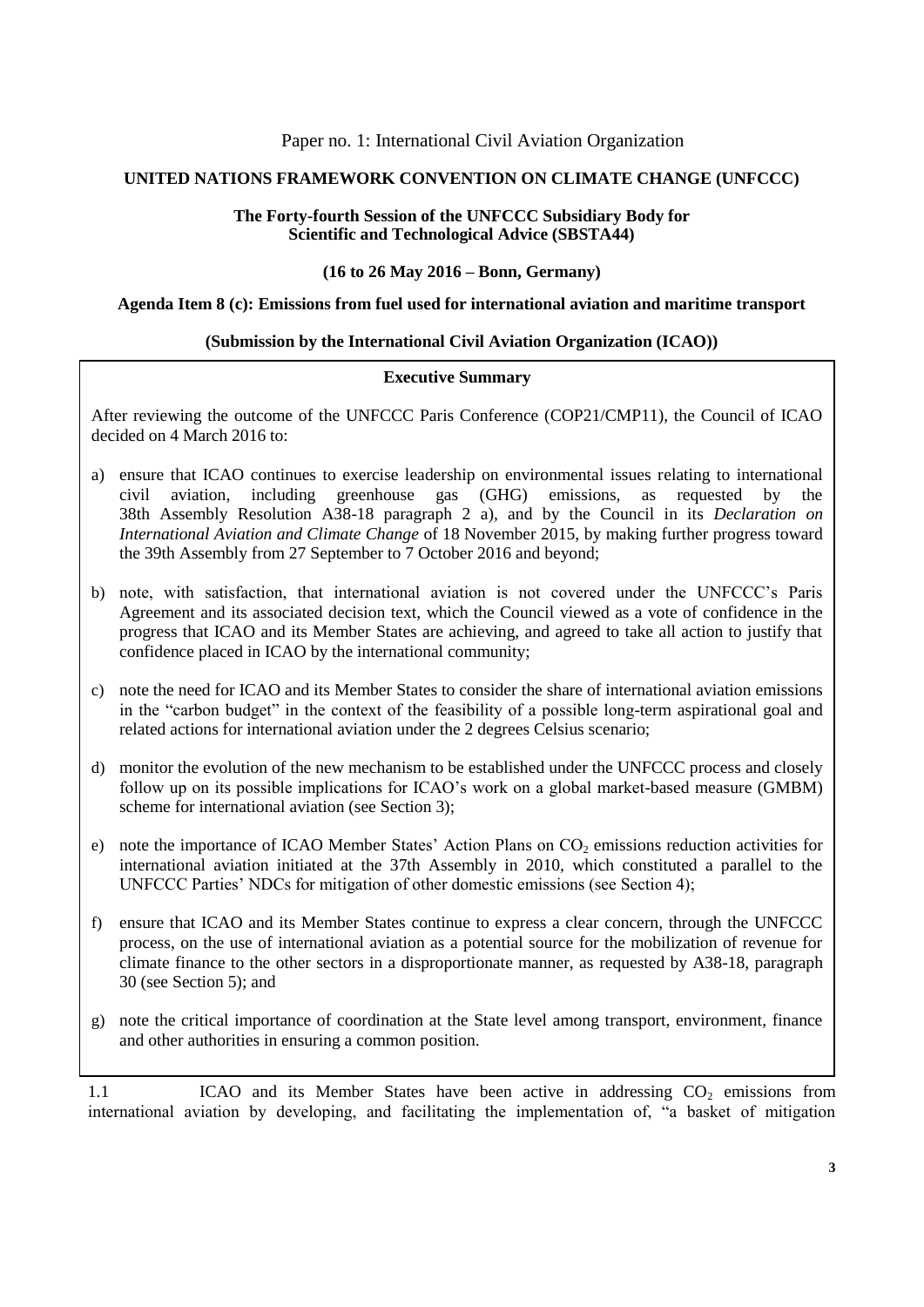measures" in order to achieve ICAO's global aspirational goals for the international aviation sector of improving fuel efficiency by 2 per cent per year and keeping its  $CO<sub>2</sub>$  emissions from 2020 at the same level (carbon neutral growth from 2020).

1.2 In order to measure current and estimate future progress toward the achievement of the ICAO aspirational goals, the ICAO Committee on Aviation Environmental Protection (CAEP) develops and regularly updates the CO<sub>2</sub> trends assessment, which reflects the contribution of various categories of mitigation measures to reduce international aviation  $CO<sub>2</sub>$  emissions (e.g. aircraft technology, operational improvements, sustainable alternative fuels).

1.3 The CO<sub>2</sub> trends assessment provides the basis for decision-making in ICAO, and the Organization is finalizing work to update the 2013 ICAO CAEP trends assessment (illustrated below), which will support discussion by the ICAO Council and subsequently by the 39th Session of the ICAO Assembly from 27 September to 7 October 2016.



# 2. **PROGRESS ON A BASKET OF MITIGATION MEASURES**

2.1 The Organization has progressed in supporting our Member States in taking further action on a basket of measures to reduce emissions from international aviation, including acceleration of the use of fuel-efficient aircraft technologies, air traffic management modernization and other operational improvements, and the development and deployment of sustainable alternative fuels.

2.2 For example, ICAO CAEP/10 meeting in February 2016 finalized its recommendation on an aeroplane  $CO<sub>2</sub>$  emissions certification Standard. This new Standard, as the first global Standard for  $CO<sub>2</sub>$ emissions of any sector, will apply to new aeroplane type designs from 2020 and to aeroplane type designs that are already in-production in 2023. This means that if an in-production aeroplane design is changed at a time beyond 2023, the aeroplane would have to comply with the  $CO<sub>2</sub>$  emissions Standard. In 2028, there is a production cut-off, meaning that in-production aeroplanes that do not meet the standard from 2028 can no longer be produced, unless the designs are modified to meet with the Standard. The new  $CO<sub>2</sub>$  emissions Standard is recommended as being included in an entirely new Volume to Annex 16 (Volume III) to the Convention on International Civil Aviation, for adoption by the ICAO Council.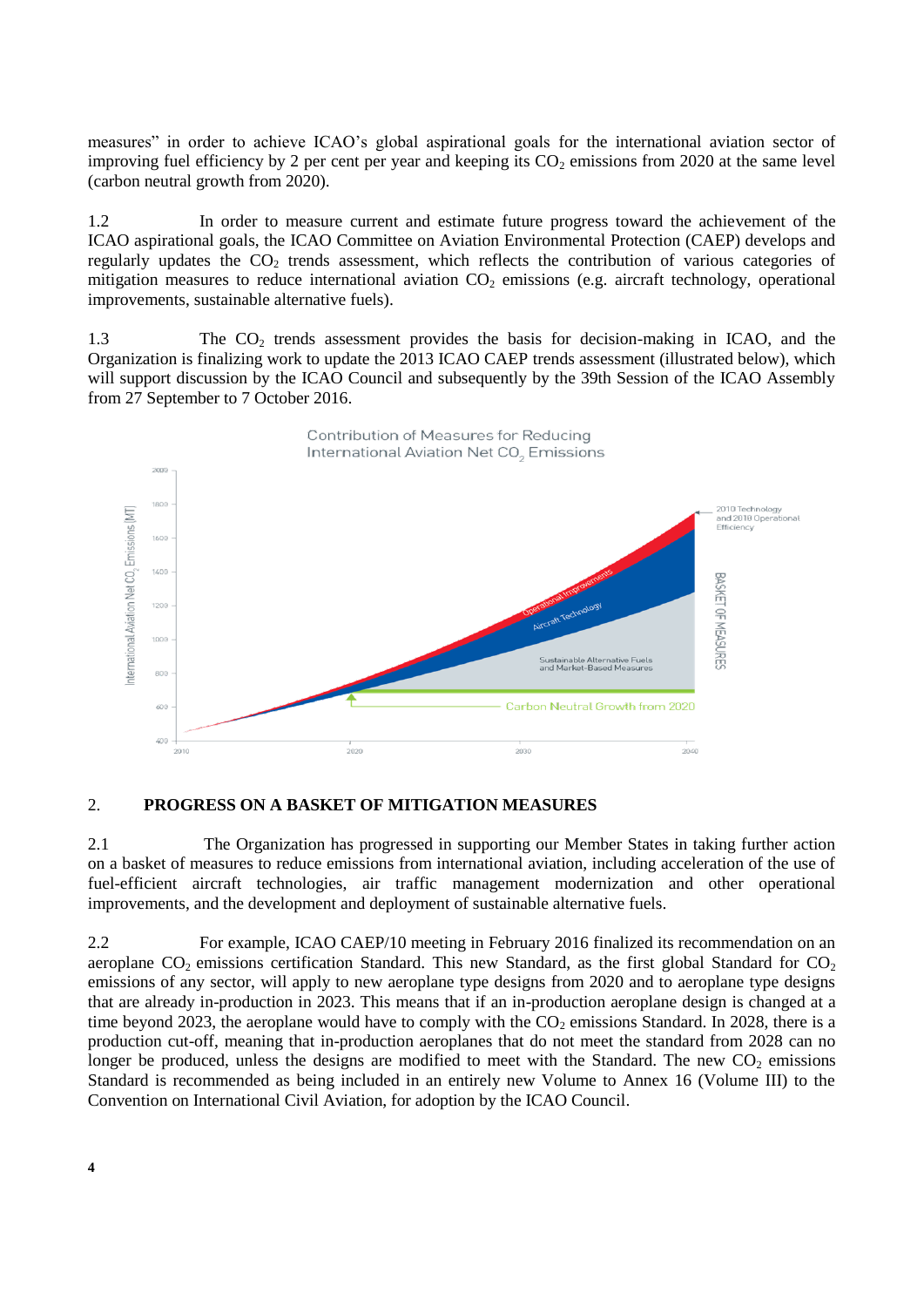2.3 Recognizing that many of the operational improvements defined in the ICAO Global Air Navigation Plan (GANP) offer the potential to deliver fuel and  $CO<sub>2</sub>$  emissions reductions, an analysis of environmental benefits from the implementation of such measures has been conducted. The Organization also continues to support States and stakeholders in their efforts to develop and deploy alternative fuels for aviation, including regular updates to the ICAO Global Framework for Aviation Alternative Fuels (GFAAF)<sup>2</sup> and the projection on future production of such fuels and their life-cycle environmental benefits.

2.4 As part of its cooperation with the UNFCCC Secretariat, the ICAO Secretariat has been developing methodologies under the UNFCCC Clean Development Mechanism (CDM) for aviation-related projects. The methodology on "electric taxiing systems for airplanes" was approved by the CDM Executive Board in November 2015, extending the CDM programme to include aviation-related projects for the first time, and the approval for "solar power for domestic aircraft at-gate operations" is expected in May 2016.

2.5 In addition, significant efforts have been made to fulfill the request of the 38th ICAO Assembly in 2013 to develop a global market-based measure (MBM) scheme for international aviation (see Section 3 below).

# 3. **GLOBAL MARKET-BASED MEASURE (MBM)**

3.1 Following the agreement of the 38th ICAO Assembly to develop a global MBM scheme for international aviation, significant efforts have been made by Member States, the aviation industry and other stakeholders with a view to developing a recommendation for a global MBM scheme capable of being implemented from 2020, for decision by the 39th ICAO Assembly.

3.2 Initial progress was made by the ICAO Council's Environment Advisory Group (EAG) with technical support provided by the ICAO CAEP, using a "Strawman" approach, which started with a basic proposal for a global MBM scheme with a view to generating discussion and analyses on advantages and disadvantages of design elements, thus allowing for improvements of the Strawman proposal. The EAG met 15 times in total, and a series of analyses requested by the EAG and the Council were undertaken by the ICAO CAEP, including:

- a) volumes of future  $CO<sub>2</sub>$  emissions from international aviation and overall cost impacts to achieve the carbon neutral growth from 2020;
- b) cost impacts of using different combinations for individual operator's growth factor and the international aviation sector's growth factor;
- c) adjustments of offsetting requirements, technical exemptions and exemptions of routes to/from low emitting States; and
- d) various approaches for distribution of offsetting requirements to individual aircraft operators (e.g., route-based approach, accumulative approach, and comparison of these approaches).

3.3 In addition, work on technical aspects of a global MBM scheme (e.g. monitoring, reporting and verification (MRV); emissions units criteria (EUC) and registries) was also undertaken by the ICAO CAEP, in support of the discussion by the EAG and Council.

 2 <http://www.icao.int/environmental-protection/GFAAF/Pages/default.aspx>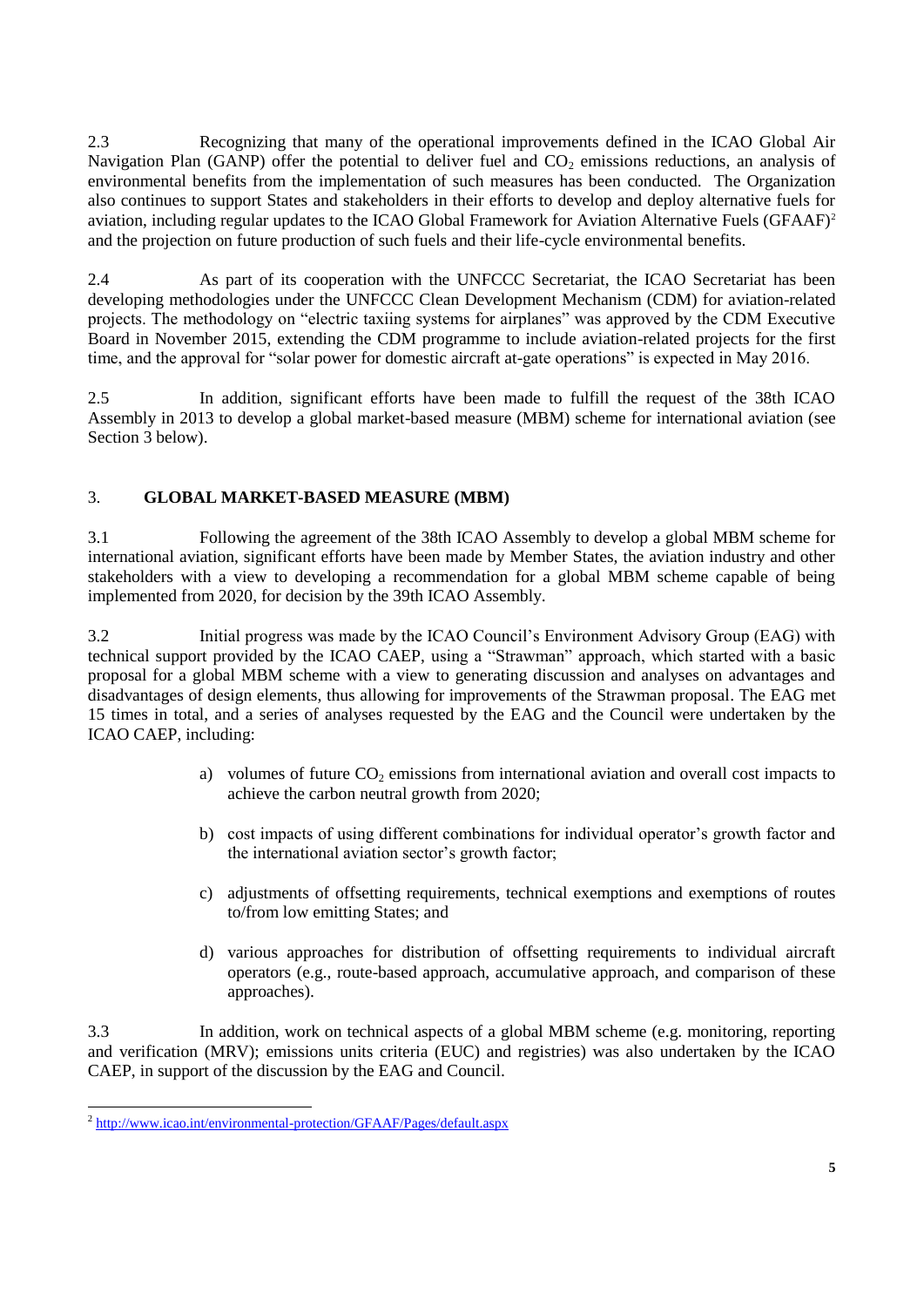3.4 The EAG/15 meeting in January 2016 considered a draft 39th Assembly Resolution text on a global MBM scheme, which was developed by taking into account the progress achieved and views expressed during previous EAG deliberations.

3.5 The EAG/15 recommended, and the Council endorsed, that a High-level Group on a Global MBM Scheme be established to facilitate the convergence of views in order to finalize the draft Assembly Resolution text on a global MBM scheme, for consideration by the Council. The Group was composed of 18 high-level aviation and/or transport representatives, and it met twice (24 to 25 February and 13 to 15 April 2016) to make progress in improving and clarifying a number of provisions in the draft Assembly Resolution text.

3.6 As a means to continue to ensure the full engagement of States and other stakeholders, ICAO conducted the second round of five regional seminars – Global Aviation Dialogues (GLADs) from 20 March to 8 April 2016, which ffamiliarized participants with the proposed draft Assembly Resolution text and provided opportunities to receive feedback. All the material provided during the 2016 GLADs, including the draft Assembly Resolution text, is available on the ICAO website<sup>3</sup>.

3.7 The major considerations for the design of a global MBM scheme, as identified during the 2015 GLADs, such as administrative simplicity, environmental integrity, cost effectiveness and differentiation/non-discrimination, were highlighted in the 2016 GLADs as being closely linked to specific paragraphs of the draft Assembly Resolution text, in particular those related to two-phase implementation of the scheme, exemptions of certain routes to minimize market distortion, and the method of distributing offsetting requirements to individual aircraft operators.

3.8 Based on the discussion by the High-level Group and the GLADs, the Council in April 2016 decided on the draft Assembly Resolution text on a global MBM scheme, to be considered by the High-level Meeting from 11 to 13 May 2016<sup>4</sup>. The High-level Meeting will focus on deliberations on the draft Assembly Resolution text on a global MBM scheme and make recommendations to the Council, in preparation for the 39th Assembly.

# 4. **STATES' VOLUNTARY ACTION PLANS**

4.1 In response to the request of the 38th Assembly to organize seminars to provide Member States with practical, hands-on assistance in further developing and updating their voluntary action plans to reduce international aviation  $CO_2$  emissions, seven seminars were held in all ICAO regions from April 2014 to March 2015. Since the launch of this ICAO initiative in 2010, over 700 experts from 116 States, representing 93 per cent of global international air traffic were trained. The material provided in seminars is made available on the ICAO website<sup>5</sup>.

4.2 In addition, ICAO updated its Doc 9988, *Guidance on the Development of States' Action Plans on CO<sup>2</sup> Emissions Reduction Activities*, including the incorporation of "Rules of Thumbs" which simplify the methodologies for the calculation of emission reduction benefits for inclusion in the action plans. The emissions quantification elements of Doc 9988 have been automated in a software tool, known as the ICAO Environmental Benefits Tool (EBT). ICAO also launched the "Buddy Programme"<sup>6</sup> , whereby States that have submitted action plans are encouraged to build partnerships with Member States that have

-

<sup>&</sup>lt;sup>3</sup> http://www.icao.int/meetings/GLADs-2016/Pages/default.aspx

<sup>4</sup> <http://www.icao.int/Meetings/HLM-MBM/Pages/default.aspx>

<sup>&</sup>lt;sup>5</sup> <http://www.icao.int/Meetings/EnvironmentalWorkshops/Pages/2015-Seminars.aspx>

<sup>&</sup>lt;sup>6</sup> <http://www.icao.int/environmental-protection/Pages/ActionPlan-Questions.aspx>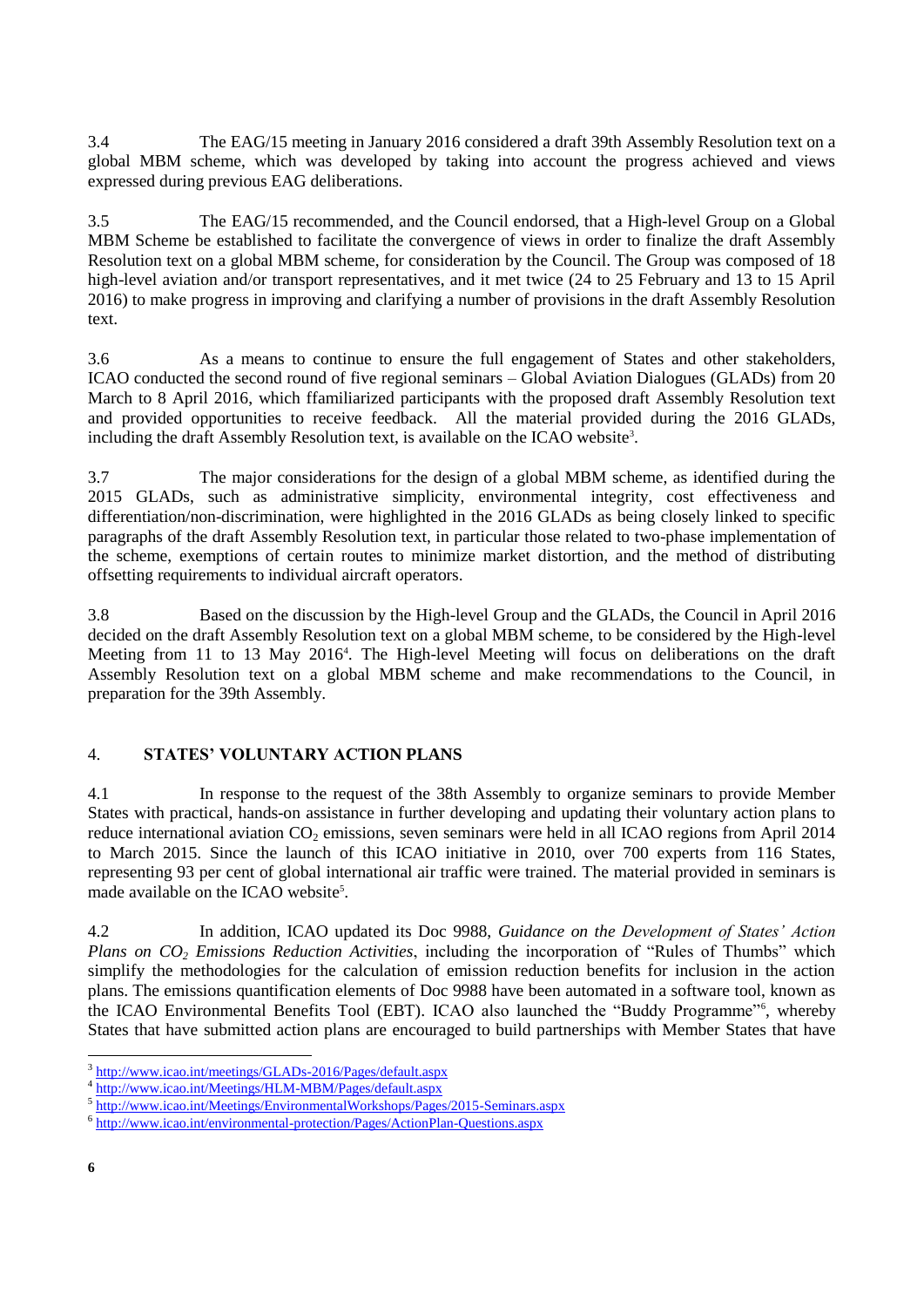not yet prepared action plans, in order to provide support and share experiences and knowledge.

4.3 By April 2016, 92 Member States, representing 88.05 per cent of global international air traffic, prepared and submitted action plans to ICAO. These successful results demonstrate the high level of interest and engagement of Member States in this initiative, as well as the impact of ICAO's assistance and capacity-building initiative, including the establishment of partnerships with other international organizations, such as those developed with the European Union (EU), and with United Nations Development Programme (UNDP) and the Global Environment Facility (GEF).

4.4 The ICAO-EU joint assistance project, *Capacity Building for CO<sup>2</sup> Mitigation from International Aviation,* is a Euro 6.5 million project to assist fourteen States from Africa and the Caribbean in the development of their action plans; setting up of their Aviation Environmental Systems (AES) to monitor aviation emissions; and implementation of measures to reduce aviation emissions. As of April 2016, two Caribbean States and nine African States had submitted action plans to ICAO, and the AES installed in the selected States has been successful in supporting the automated collection and monitoring of data.

4.5 The ICAO-UNDP-GEF joint assistance project, *Transforming the Global Aviation Sector: Emission Reduction from International Aviation*, is a USD 2 million project, including the development of guidance and supporting mechanisms to assist the identification and implementation of measures to reduce aviation  $CO_2$  emissions, and a practical pilot project in Jamaica consisting of the implementation of a measure that could be replicated in other States.

# 5. **UNFCCC – CLIMATE FINANCE**

5.1 While the Paris Agreement and associated COP21 decision did not include reference to international aviation, one of the key elements in the Agreement is that developed country Parties should continue to take the lead in mobilizing climate finance from a wide variety of sources, instruments and channels, with a concrete roadmap to achieve the goal of jointly providing USD 100 billion annually by 2020 for mitigation and adaptation through 2025, while the Conference of the Parties serving as the meeting of the Parties to the Paris Agreement (CMA) shall set a new financial goal prior to 2025 from a floor of USD 100 billion per year (Paris Agreement, Article 9, and associated COP21 Decision, paragraphs 53 and 114).

5.2 It should be highlighted that in 2010, ICAO Member States adopted global aspirational goals for the international aviation sector of improving the sector's fuel efficiency by 2 per cent per year and keeping its global CO<sub>2</sub> emissions from 2020 at the same level (carbon neutral growth from 2020).

5.3 The achievement of the ICAO global aspirational goals requires adequate financial resources within the sector itself, enabling it to effectively respond to the global climate change challenge. It is of utmost importance that the development of a global MBM scheme for international aviation be treated as one element of a basket of mitigation measures to achieve the ICAO global aspirational goals, and not in isolation.

5.4 In this regard, the 38th Assembly urged that "ICAO and its Member States express a clear concern, through the UNFCCC process, on the use of international aviation as a potential source for the mobilization of revenue for climate finance to the other sectors, in order to ensure that international aviation would not be targeted as a source of such revenue in a disproportionate manner" (Assembly Resolution A38- 18, paragraph 30). The ICAO Assembly also requested Member States to communicate and coordinate with their delegations of Parties to the UNFCCC process regarding developments on international aviation and climate change under ICAO.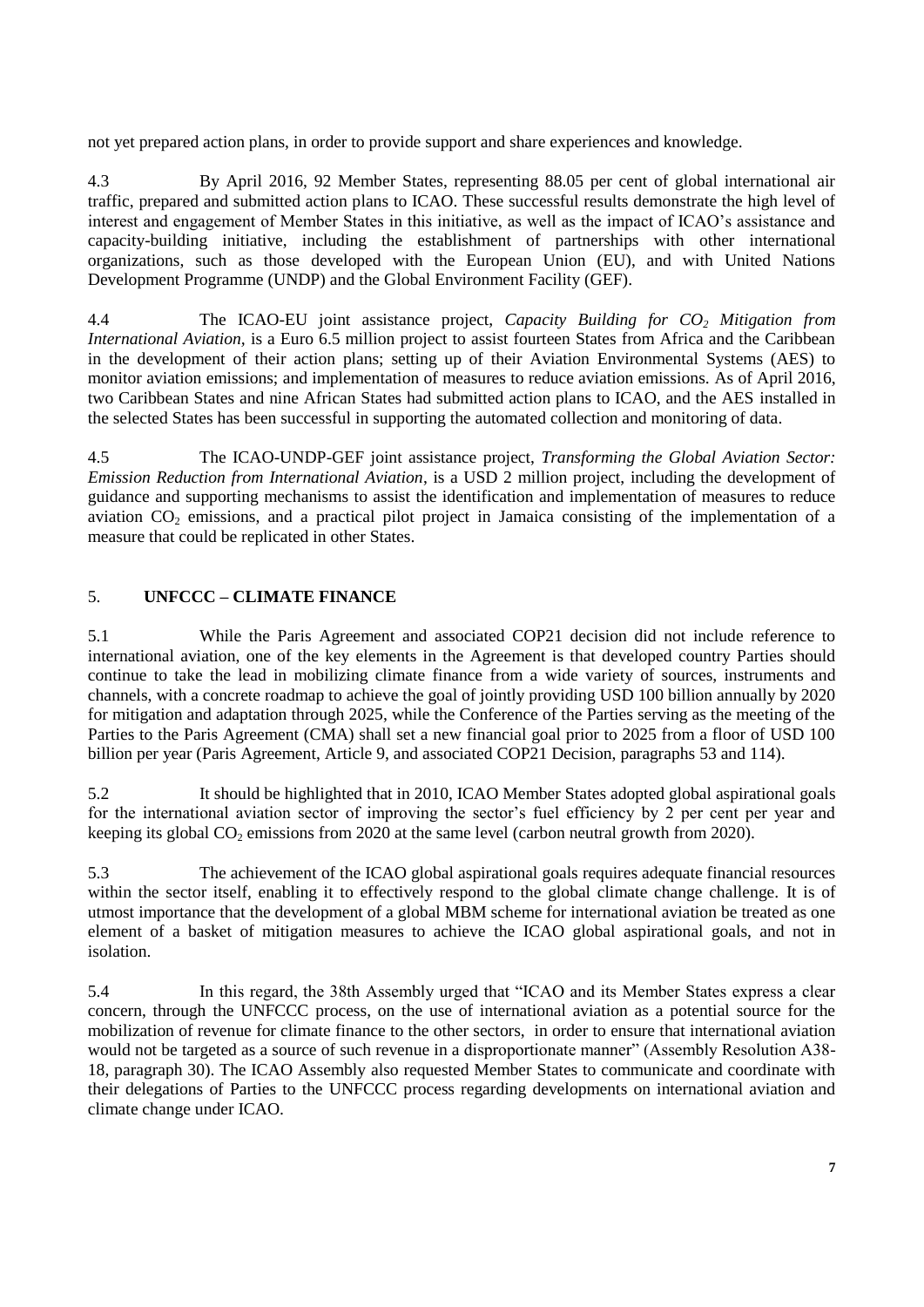### **APPENDIX A**

#### **ICAO Council Declaration on International Aviation and Climate Change** (18 November 2015)

*Whereas* ICAO and its Member States recognize the critical importance of providing continuous leadership to international civil aviation in limiting or reducing its emissions that contribute to global climate change;

*Recalling* the request for actions to the Council by the 38th Session of the Assembly in 2013, in the form of Assembly Resolution A38-18: *Consolidated statement of continuing ICAO policies and practices related to environmental protection – Climate change*;

*Recognizing* that the 21st Session of the Conference of the Parties to the United Nations Framework Convention on Climate Change (UNFCCC COP21) is expected to adopt a protocol, another legal instrument or an agreed outcome with legal force on climate change applicable to all Parties for implementation from 2020;

# *The ICAO Council:*

1. *Declares* that it will ensure continuous leadership of ICAO on environmental issues relating to international civil aviation, including greenhouse gas (GHG) emissions;

2. *Recalls* that the 37th and 38th Sessions of the Assembly in 2010 and 2013 resolved that ICAO and its Member States with relevant organizations would work together to achieve collective global aspirational goals for the international aviation sector;

3. *Welcomes* the fact that, as of November 2015, 83 Member States that represent more than 80 per cent of global international air traffic voluntarily prepared and submitted their Action Plans to reduce international aviation  $CO<sub>2</sub>$  emissions to ICAO;

4. *Welcomes* the actions, as reflected in States' Action Plans above, that ICAO Member States and the aviation industry have taken and intend to take to reduce aviation  $CO<sub>2</sub>$  emissions, including air traffic management modernization, acceleration of the use of fuel-efficient aircraft technologies, and the development and deployment of sustainable alternative fuels;

5*. Recalls* that the Assembly decided to develop a global market-based measure (MBM) scheme for international aviation, and *commits* to finalizing work on a global MBM scheme and making a recommendation that addresses key design elements and the mechanisms for implementation of the scheme from 2020, for decision by the 39th Session of the Assembly in 2016;

6. *Reaffirms* that the development of a global CO<sub>2</sub> Standard for aircraft is on track for adoption in 2016, and that the ICAO Global Framework for Aviation Alternative Fuels (GFAAF) continues to facilitate actions on sustainable alternative fuels for aviation;

7. *Emphasizes* that ICAO Member States require adequate capacity building and financial resources to address  $CO<sub>2</sub>$  emissions from international aviation and to effectively respond to the global climate change challenge; and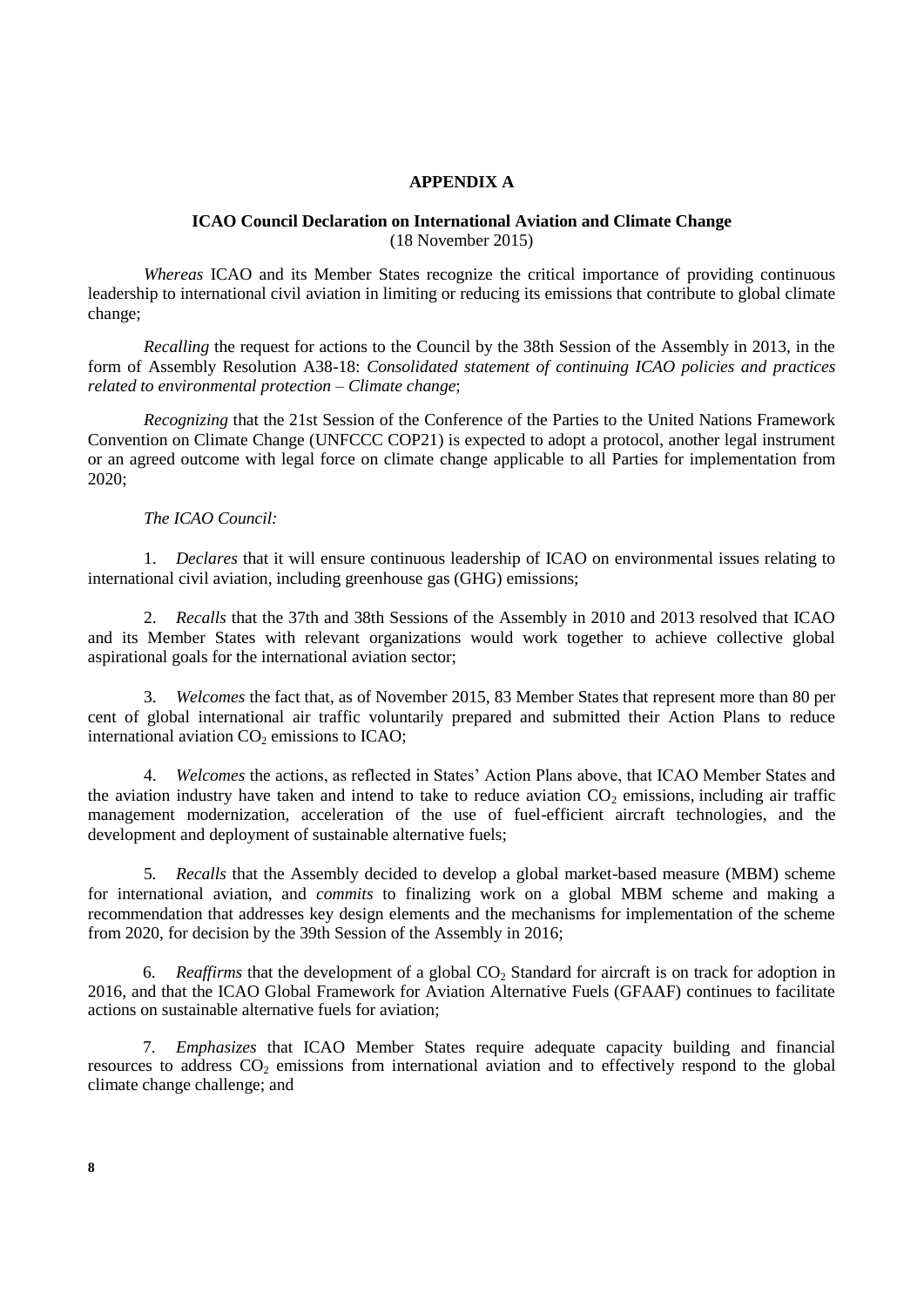8. *Urges* ICAO and its Member States to express a clear concern, through the UNFCCC process, on the use of international aviation as a potential source for the mobilization of revenue for climate finance to the other sectors, in order to ensure that international aviation would not be targeted as a source of such revenue in a disproportionate manner, as requested by Assembly Resolution A38-18, paragraph 30.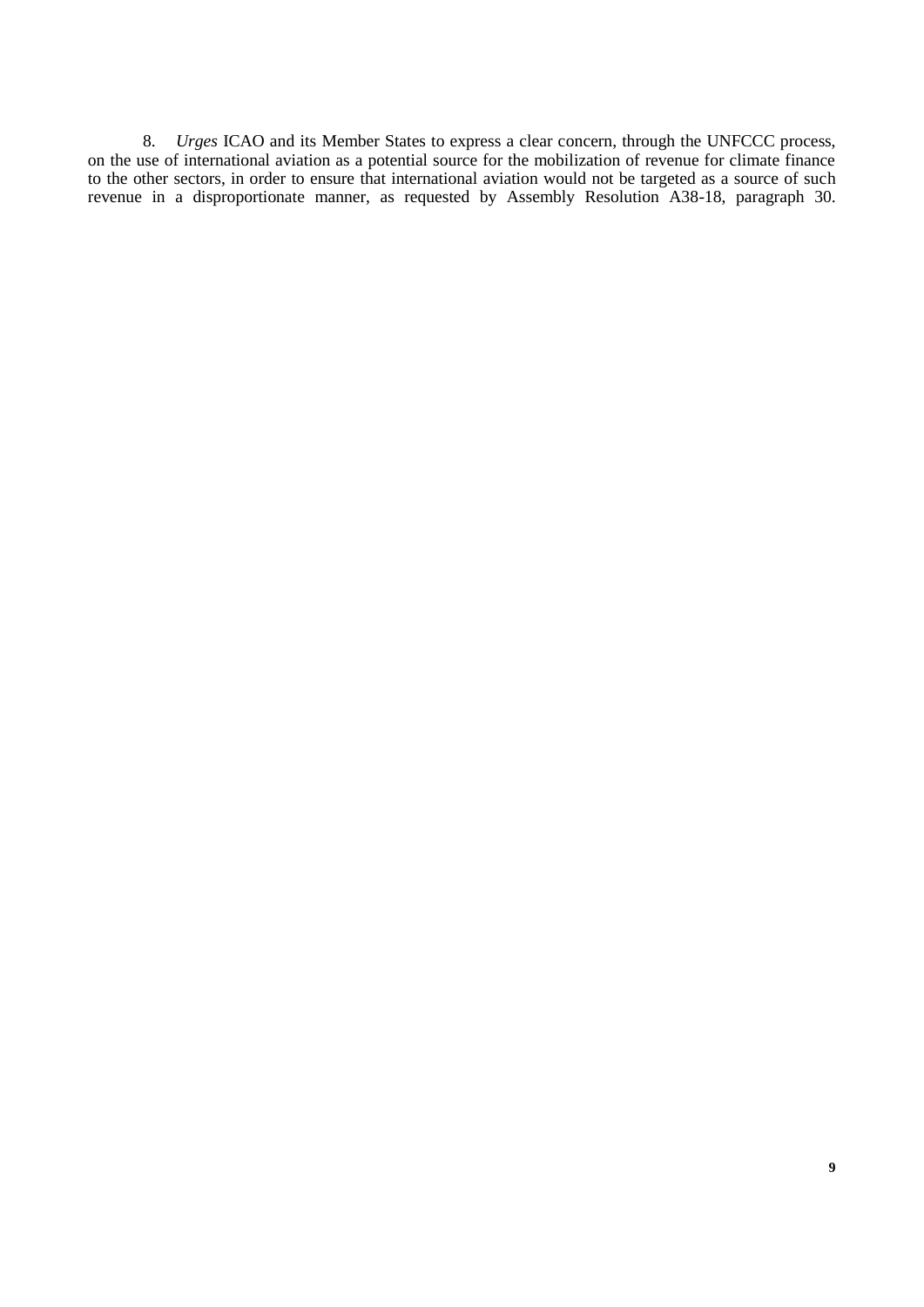#### **APPENDIX B**

# **ICAO Assembly Resolution A38-18: Consolidated statement of continuing ICAO policies and practices related to environmental protection – Climate change**

*Whereas* ICAO and its member States recognize the critical importance of providing continuous leadership to international civil aviation in limiting or reducing its emissions that contribute to global climate change;

*Reemphasizing* the vital role which international aviation plays in global economic and social development and the need to ensure that international aviation continues to develop in a sustainable manner;

*Whereas* the ultimate objective of the United Nations Framework Convention on Climate Change (UNFCCC) is to achieve stabilization of greenhouse gas (GHG) concentrations in the atmosphere at a level that would prevent dangerous anthropogenic interference with the climate system;

*Whereas* the Kyoto Protocol, which was adopted by the Conference of the Parties to the UNFCCC in December 1997 and entered into force on 16 February 2005, calls for developed countries (Annex I Parties) to pursue limitation or reduction of greenhouse gases from "aviation bunker fuels" (international aviation) working through ICAO (Article 2.2);

*Acknowledging* that international aviation emissions, currently accounting for less than 2 per cent of total global CO<sub>2</sub> emissions, are projected to grow as a result of the continued development of the sector;

*Whereas* a comprehensive assessment of aviation's impact on the atmosphere is contained in the special report on *Aviation and the Global Atmosphere*, published in 1999, which was prepared at ICAO's request by the Intergovernmental Panel on Climate Change (IPCC) in collaboration with the Scientific Assessment Panel to the Montreal Protocol on Substances that Deplete the Ozone Layer;

*Whereas* the IPCC special report recognized that the effects of some types of aircraft emissions are well understood, it revealed that the effects of others are not, and identified a number of key areas of scientific uncertainty that limit the ability to project aviation's full impacts on climate and ozone;

*Whereas* ICAO requested that the IPCC include an update of the main findings of the special report in its Fourth Assessment Report, published in 2007 and its Fifth Assessment Report to be published in 2014;

*Noting* the scientific view that the increase in global average temperature above pre-industrial levels ought not to exceed 2°C;

*Acknowledging* the principles and provisions on common but differentiated responsibilities and respective capabilities, and with developed countries taking the lead under the UNFCCC and the Kyoto Protocol;

*Also acknowledging* the principles of non-discrimination and equal and fair opportunities to develop international aviation set forth in the Chicago Convention;

*Recognizing* that this Resolution does not set a precedent for or prejudge the outcome of negotiations under the UNFCCC and its Kyoto Protocol nor represent the position of the Parties to the UNFCCC and its Kyoto Protocol;

*Recognizing* that the aspirational goal of 2 per cent annual fuel efficiency improvement is unlikely to deliver the level of reduction necessary to stabilize and then reduce aviation's absolute emissions contribution to climate change, and that goals of more ambition will need to be considered to deliver a sustainable path for aviation;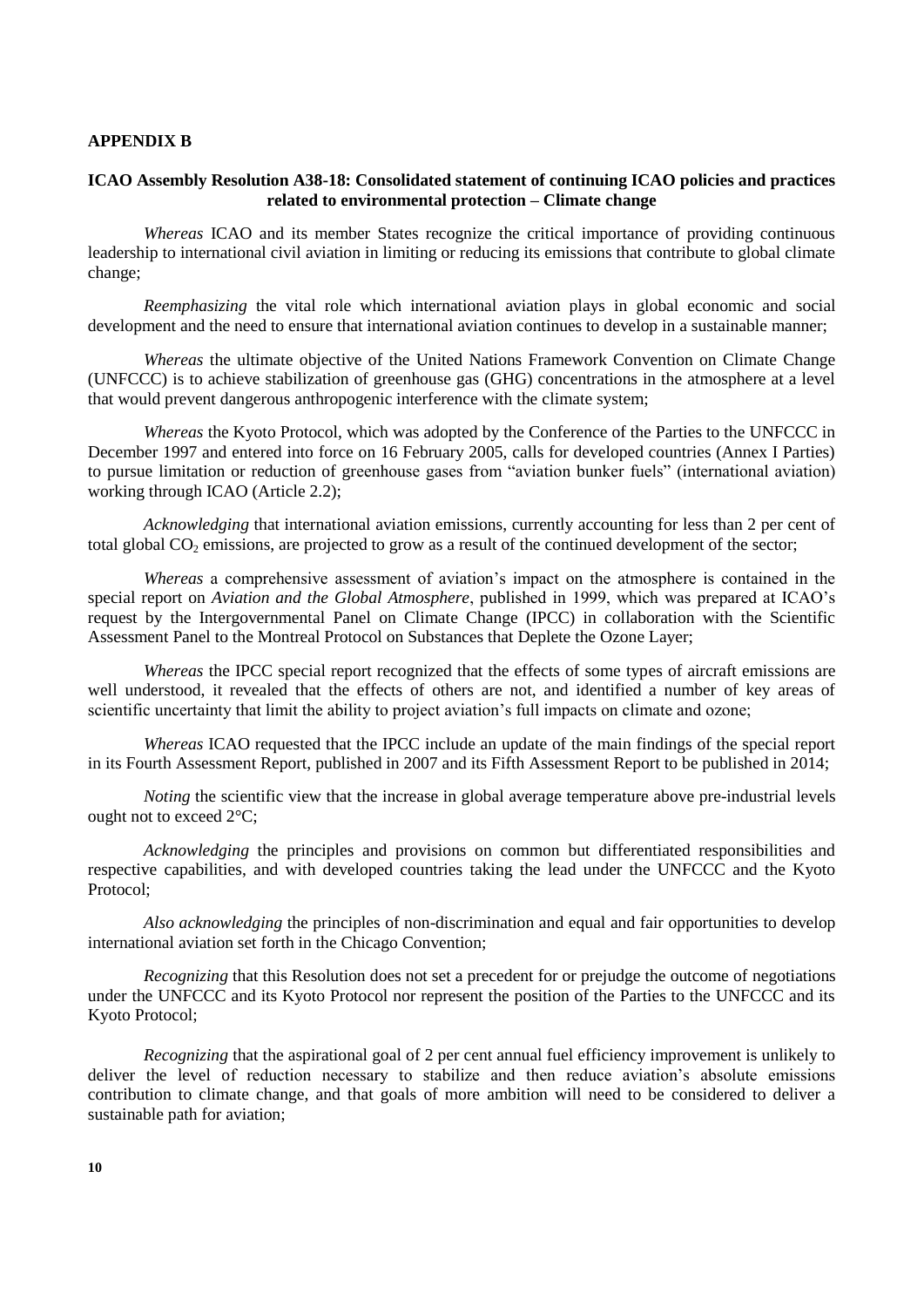*Noting* that, to promote sustainable growth of aviation, a comprehensive approach, consisting of work on technology and standards, and on operational and market-based measures to reduce emissions is necessary;

*Acknowledging* the significant technological progress made in the aviation sector, with aircraft produced today being about 80 per cent more fuel efficient per passenger kilometre than in the 1960's;

*Welcoming* the agreement by the Committee on Aviation Environmental Protection (CAEP) of certification requirements for a global  $CO<sub>2</sub>$  Standard for aircraft;

*Recognizing* that air traffic management (ATM) measures under the ICAO's Global Air Navigation Plan contribute to enhanced operational efficiency and the reduction of aircraft  $CO<sub>2</sub>$  emissions;

*Welcoming* the adoption of the Aviation System Block Upgrades (ASBUs) strategy at the ICAO Twelfth Air Navigation Conference in November 2012;

*Recalling* that Assembly Resolution A37-19 requested the Council, with the support of member States, to undertake work to develop a framework for market-based measures (MBMs) in international aviation, including further elaboration of the guiding principles listed in the Annex to A37-19, for consideration by the 38th Session of the ICAO Assembly;

*Recognizing* the importance of avoiding a multiplicity of approaches for the design and implementation of MBM framework and MBM schemes;

*Recalling* that Assembly Resolution A37-19 requested the Council to explore the feasibility of a global MBM scheme to address emissions from international aviation;

*Noting* the decision of the Council on 9 November 2012, which recognized that the results of the qualitative and quantitative analysis of the three options for a global MBM scheme evaluated by the Secretariat with the support of the Experts on MBMs demonstrated that all three options were technically feasible and had the capacity to contribute to achieving ICAO's environmental goals, and that the Council agreed that further quantitative analysis of the three options needed to be undertaken to develop more robust and concrete conclusions;

*Recognizing* the potential desirability of a global MBM scheme in terms of providing an additional means of promoting achievement of the aspirational global goal referred to in paragraph 7;

*Noting* the support of the aviation industry for a single global carbon offsetting scheme, as opposed to a patchwork of State and regional MBMs, as a cost effective measure to complement a broader package of measures including technology, operations and infrastructure measures;

*Noting* that the Conference on Aviation and Alternative Fuels in November 2009 (CAAF/09) endorsed the use of sustainable alternative fuels for aviation, particularly the use of drop-in fuels in the short to mid-term, as an important means of reducing aviation emissions;

*Also noting* that the CAAF/09 established an ICAO Global Framework for Aviation Alternative Fuels (GFAAF);

*Noting* the progress achieved in proving the technological feasibility of drop-in sustainable alternative fuels for aviation and that such fuels will require the introduction of appropriate policies and incentives to create a long-term market perspective;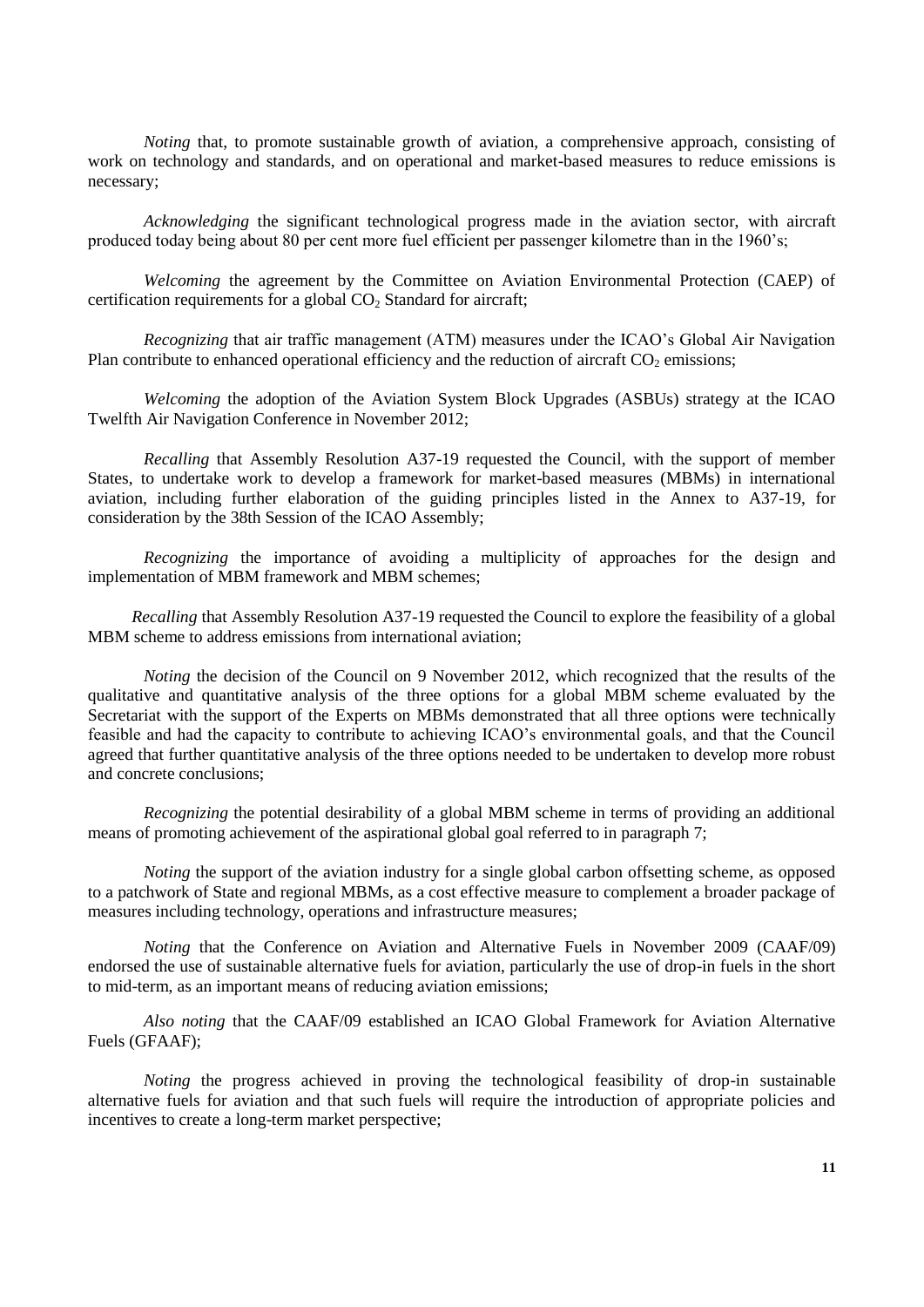*Acknowledging* the need for such fuels to be developed and deployed in an economically feasible, socially and environmentally acceptable manner and the need for increased harmonization of the approaches to sustainability;

*Noting* that, consistent with Assembly Resolution A37-19, a substantial strategy for capacity building was undertaken by the Organization to assist the preparation and submission of States' action plans, including the holding of hands-on training workshops and the development of guidance material, an interactive web-interface and the ICAO Fuel Savings Estimation Tool (IFSET);

*Welcoming* that, as of 30 June 2013, 61 member States that represent 78.89 per cent of global international air traffic voluntarily prepared and submitted their action plans to ICAO;

*Noting* that the ICAO "Assistance for Action – Aviation and Climate Change" Seminar in October 2012 highlighted the active involvement of member States and international organizations in the activities related to States' action plans, explored possible sources of financial support for environmental action and provided an opportunity to share information and build partnerships in order to facilitate assistance identified by States for the preparation and implementation of their action plans;

*Recognizing* the different circumstances among States in their capacity to respond to the challenges associated with climate change and the need to provide necessary support, in particular to developing countries and States having particular needs;

*Affirming* that specific measures to assist developing States as well as to facilitate access to financial support, technology transfer and capacity building should be initiated as soon as possible;

*Whereas* the Kyoto Protocol provides for different flexible instruments (such as the Clean Development Mechanism — CDM) which would benefit projects involving developing States;

*Affirming* that addressing GHG emissions from international aviation requires the active engagement and cooperation of States and the industry, and *noting* the collective commitments announced by Airports Council International (ACI), Civil Air Navigation Services Organisation (CANSO), International Air Transport Association (IATA), International Business Aviation Council (IBAC) and International Coordinating Council of Aerospace Industries Associations (ICCAIA) on behalf of the international air transport industry, to continuously improve  $CO<sub>2</sub>$  efficiency by an average of 1.5 per cent per annum from 2009 until 2020, to achieve carbon neutral growth from 2020 and to reduce its carbon emissions by 50 per cent by 2050 compared to 2005 levels;

*Recognizing* the need to monitor and report the potential impacts of climate change on international aviation operations and related infrastructure; and

*Recognizing* the progress made by ICAO in its implementation of the Climate Neutral UN initiative and the significant support provided by ICAO to the initiative, in particular through the development of a common methodology for calculating GHG emissions from air travel;

#### *The Assembly:*

1. *Resolves* that this Resolution, together with Resolution A38-17: Consolidated statement of continuing ICAO policies and practices related to environmental protection - General provisions, noise and local air quality, supersede Resolutions A37-18 and A37-19 and constitute the consolidated statement of continuing ICAO policies and practices related to environmental protection;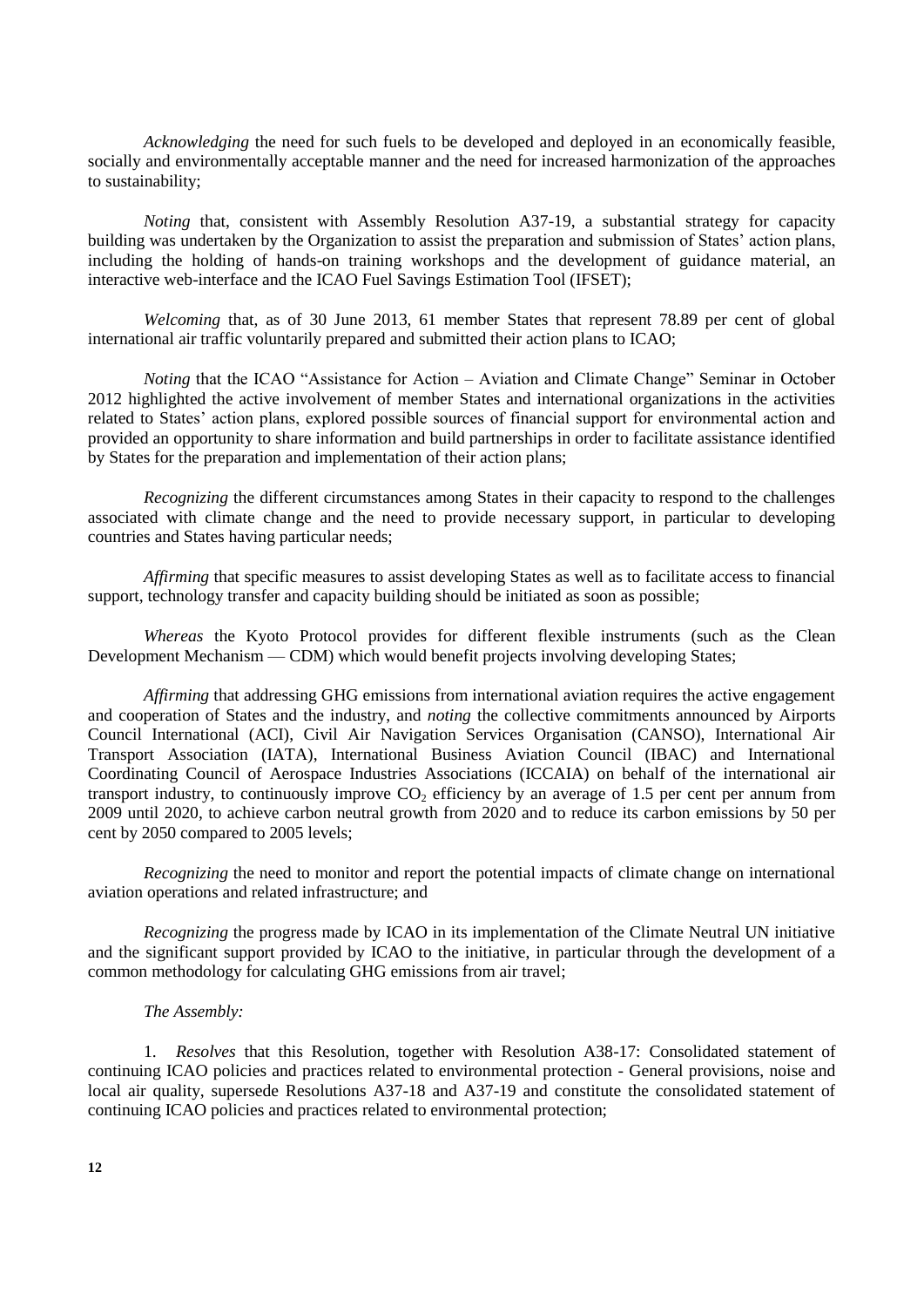- 2. *Requests* the Council to:
	- a) ensure that ICAO exercise continuous leadership on environmental issues relating to international civil aviation, including GHG emissions;
	- b) continue to study policy options to limit or reduce the environmental impact of aircraft engine emissions and to develop concrete proposals and provide advice as soon as possible to the Conference of the Parties of the UNFCCC, encompassing technical solutions and market-based measures, and taking into account potential implications of such measures for developing as well as developed countries; and
	- c) continue to cooperate with organizations involved in policy-making in this field, notably with the Conference of the Parties to the UNFCCC;
- 3. *Reiterates* that:
	- d) ICAO should continue to take initiatives to promote information on scientific understanding of aviation's impact and action undertaken to address aviation emissions and continue to provide the forum to facilitate discussions on solutions to address aviation emissions; and
	- e) emphasis should be on those policy options that will reduce aircraft engine emissions without negatively impacting the growth of air transport especially in developing economies;

4. *Reaffirms* that this Resolution does not set a precedent for or prejudge the outcome of negotiations under the UNFCCC and its Kyoto Protocol nor represent the position of the Parties to the UNFCCC and its Kyoto Protocol;

5. *Resolves* that States and relevant organizations will work through ICAO to achieve a global annual average fuel efficiency improvement of 2 per cent until 2020 and an aspirational global fuel efficiency improvement rate of 2 per cent per annum from 2021 to 2050, calculated on the basis of volume of fuel used per revenue tonne kilometre performed;

6. *Agrees* that the goals mentioned in paragraph 5 above would not attribute specific obligations to individual States, and the different circumstances, respective capabilities and contribution of developing and developed States to the concentration of aviation GHG emissions in the atmosphere will determine how each State may voluntarily contribute to achieving the global aspirational goals;

7. *Also resolves* that, without any attribution of specific obligations to individual States, ICAO and its member States with relevant organizations will work together to strive to achieve a collective medium term global aspirational goal of keeping the global net carbon emissions from international aviation from 2020 at the same level, taking into account: the special circumstances and respective capabilities of States, in particular developing countries; the maturity of aviation markets; the sustainable growth of the international aviation industry; and that emissions may increase due to the expected growth in international air traffic until lower emitting technologies and fuels and other mitigating measures are developed and deployed;

8. *Recognizes* the many actions that ICAO member States have taken and intend to take in support of the achievement of the collective aspirational goals, including air traffic management modernization, acceleration of the use of fuel-efficient aircraft technologies, and the development and deployment of sustainable alternative fuels, and *encourages* further such efforts;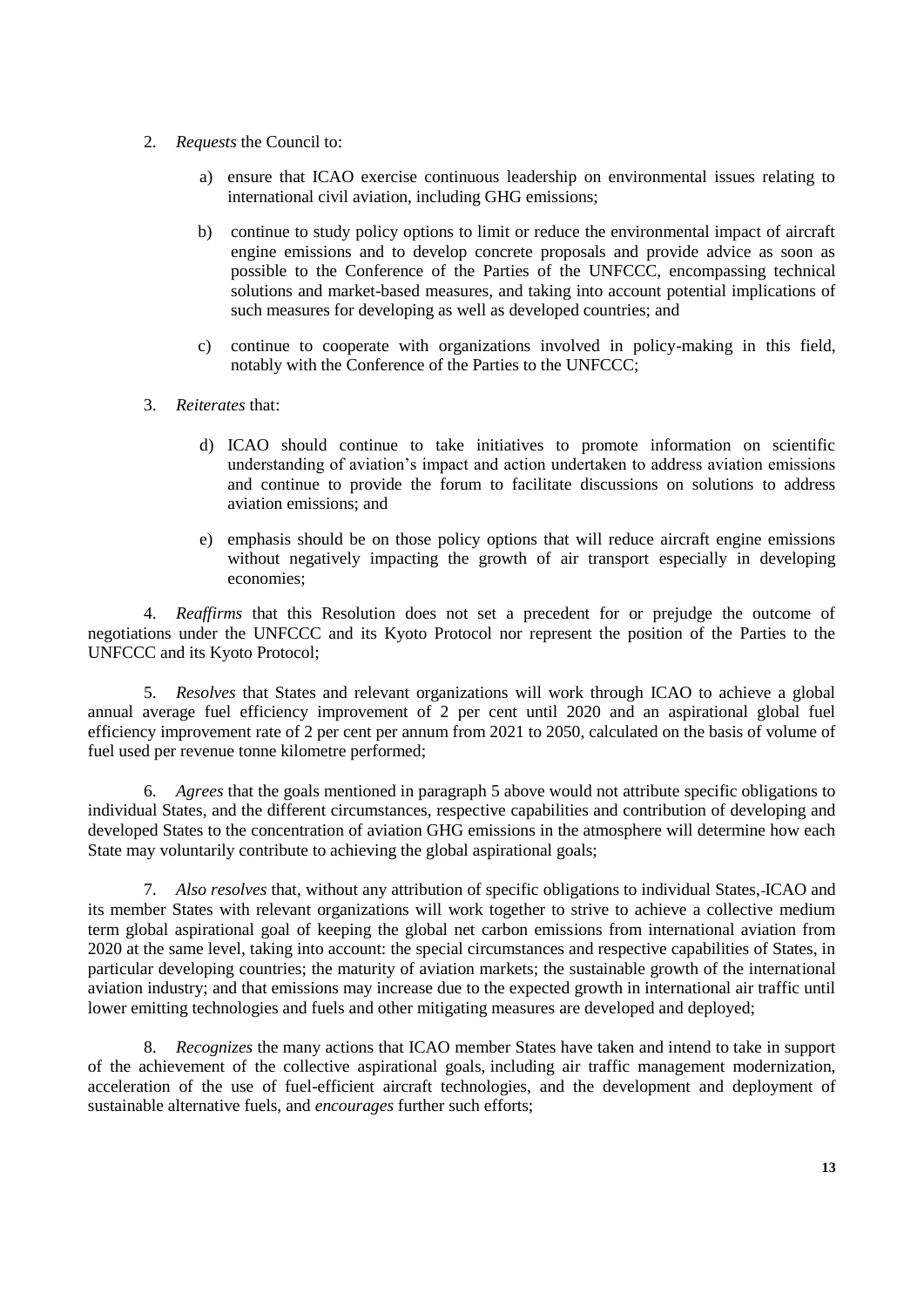9. *Agrees* to review, at its 39th Session, the goal mentioned in paragraph 7 above in light of progress towards the goal, studies regarding the feasibility of achieving the goal, and relevant information from States:

10. *Requests* the Council to continue to explore the feasibility of a long term global aspirational goal for international aviation, through conducting detailed studies assessing the attainability and impacts of any goals proposed, including the impact on growth as well as costs in all countries, especially developing countries, for the progress of the work to be presented to the 39th Session of the ICAO Assembly. Assessment of long term goals should include information from member States on their experiences working towards the medium term goal.

11. *Further encourages* States to submit their voluntary action plans outlining their respective policies and actions, and annual reporting on international aviation  $CO<sub>2</sub>$  emissions to ICAO;

12. *Invites* those States that choose to prepare or update their action plans to submit them to ICAO as soon as possible preferably by the end of June 2015 and once every three years thereafter, in order that ICAO can continue to compile the information in relation to achieving the global aspirational goals, and the action plans should include information on the basket of measures considered by States, reflecting their respective national capacities and circumstances, information on the expected environmental benefits from the implementation of the measures chosen from the basket, and information on any specific assistance needs;

13. *Encourages* States that already submitted their action plans to share information contained in their action plans and build partnerships with other member States in order to support those States that have not prepared their action plans;

14. *Encourages* States to make their action plans available to the public, taking into account the commercial sensitivity of information contained in States' action plans;

15. *Requests* the Council to facilitate the dissemination of economic and technical studies and best practices related to aspirational goals and to continue to provide guidance and other technical assistance for the preparation and update of States' action plans prior to the end of June 2015, in order for States to conduct their necessary studies and to voluntarily submit their action plans to ICAO;

16. *Resolves* that States, when designing new and implementing existing MBMs for international aviation should:

- a) engage in constructive bilateral and/or multilateral consultations and negotiations with other States to reach an agreement, and
- b) grant exemptions for application of MBMs on routes to and from developing States whose share of international civil aviation activities is below the threshold of 1% of total revenue ton kilometres of international civil aviation activities, until the global scheme is implemented;

17. *Requests* the Council to review the *de minimis*, including the *de minimis* threshold of MBMs mentioned in paragraph 16 b) above, taking into account the specific circumstances of States and potential impacts on the international aviation industry and markets, and with regard to the guiding principles listed in the Annex, to be presented for consideration by the 39th Session of the Assembly in 2016;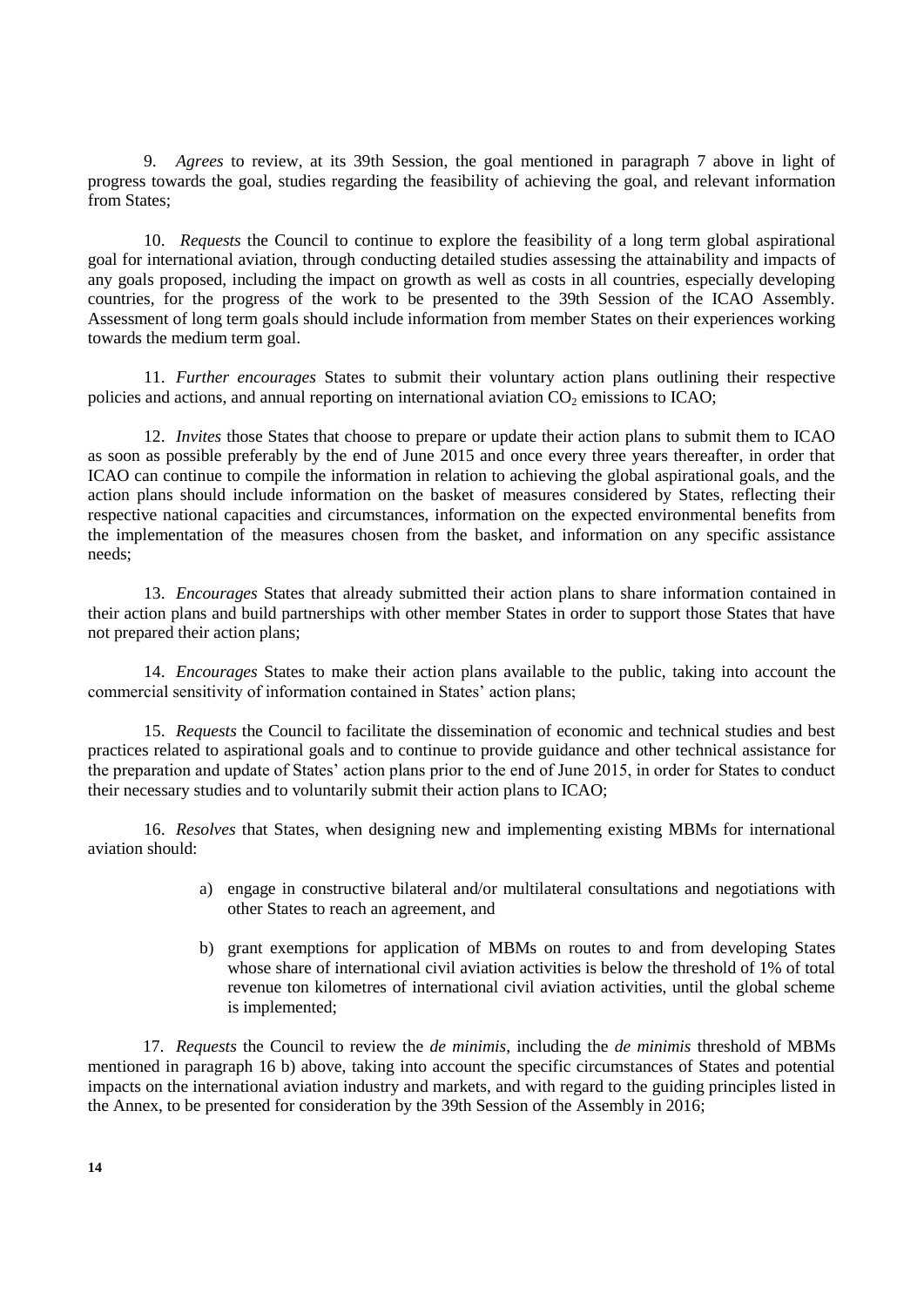18. *Decides* to develop a global MBM scheme for international aviation, taking into account the work called for in paragraph 19;

- 19. *Requests* the Council, with the support of member States, to:
	- a) finalize the work on the technical aspects, environmental and economic impacts and modalities of the possible options for a global MBM scheme, including on its feasibility and practicability, taking into account the need for development of international aviation, the proposal of the aviation industry and other international developments, as appropriate, and without prejudice to the negotiations under the UNFCCC;
	- b) organize seminars, workshops on a global scheme for international aviation participated by officials and experts of member States as well as relevant organizations;
	- c) identify the major issues and problems, including for member States, and make a recommendation on a global MBM scheme that appropriately addresses them and key design elements, including a means to take into account special circumstances and respective capabilities as provided for in paragraphs 20 to 24 below, and the mechanisms for the implementation of the scheme from 2020 as part of a basket of measures which also include technologies, operational improvements and sustainable alternative fuels to achieve ICAO's global aspirational goals; and
	- d) report the results of the work in sub-paragraphs a), b) and c) above, for decision by the 39th Session of the Assembly;

20. *Resolves* that an MBM should take into account the special circumstances and respective capabilities of States, in particular developing States, while minimizing market distortion;

21. *Also resolves* that special circumstances and respective capabilities of developing States could be accommodated through *de minimis* exemptions from, or phased implementation for, the application of an MBM to particular routes or markets with low levels of international aviation activity, particularly those serving developing States;

22. *Also resolves* that, the administrative burden associated with the implementation of an MBM to States or aircraft operators with very low levels of international aviation activity should not exceed the benefits from their participation in the MBM, and that exemptions from the application of the MBM to such States or aircraft operators should be considered, while maintaining the environmental integrity of the MBM;

23. *Also resolves* that adjustments to MBM requirements for aircraft operators could be on the basis of fast growth, early action to improve fuel efficiency, and provisions for new entrants;

24. *Further resolves* that, to the extent that the implementation of an MBM generates revenues, it should be used in consistency with guiding principle n) in the Annex;

25. *Recognizes* that in the short term voluntary carbon offsetting schemes constitute a practical way to offset CO<sup>2</sup> emissions, and *invites* States to encourage their operators wishing to take early actions to use carbon offsetting, particularly through the use of credits generated from internationally recognized schemes such as the CDM;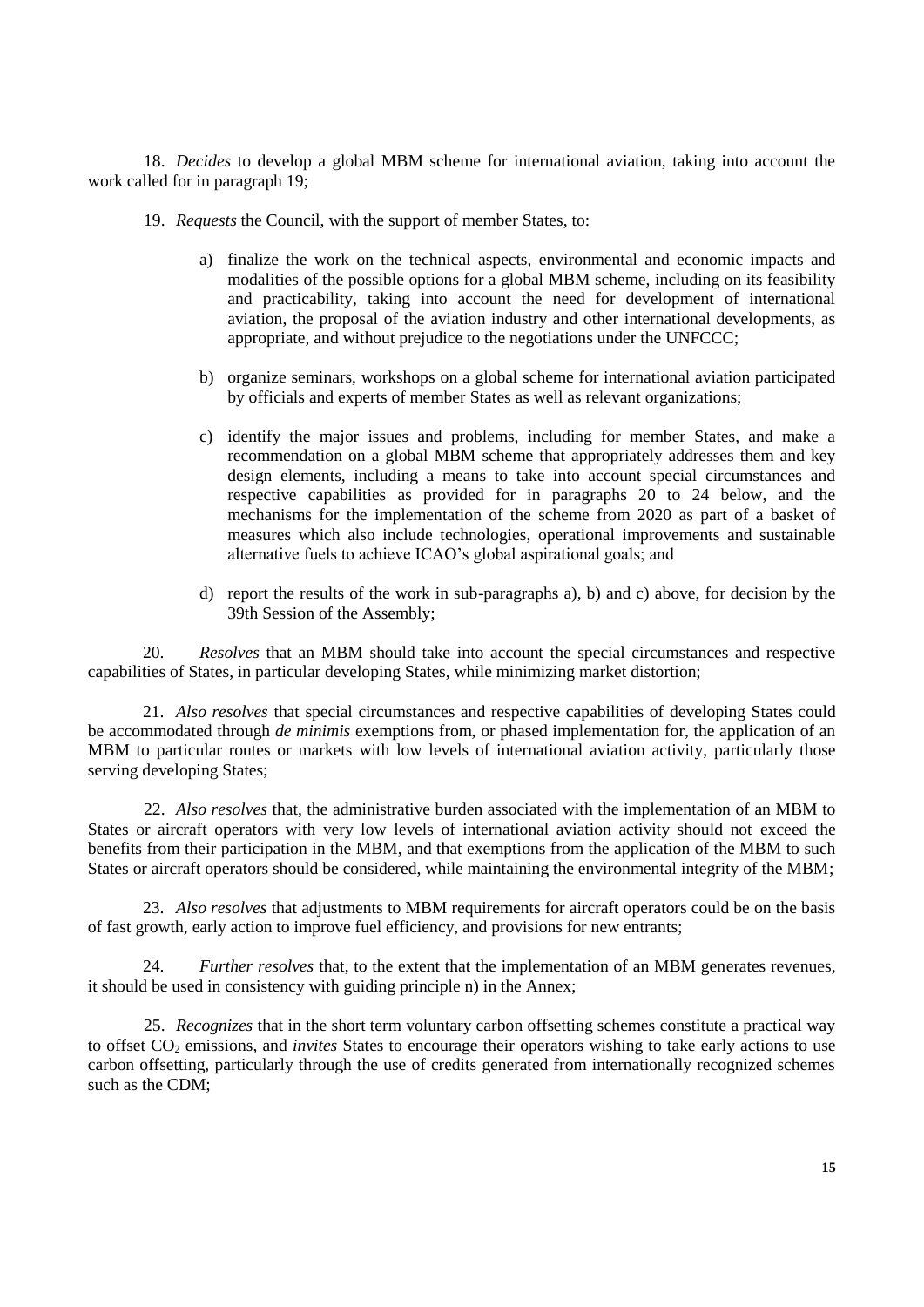26. *Requests* the Council to collect information on the volume of carbon offsets purchased in relation to air transport, including through States' action plans submitted to ICAO, and to continue to develop and disseminate best practices and tools, such as the ICAO Carbon Emissions Calculator, that will help harmonize the implementation of carbon offset programmes:

27. *Requests* the Council to maintain and enhance appropriate standard, methodologies and a mechanism to measure/estimate, monitor and verify global GHG emissions from international aviation, and States support the work of ICAO on measuring progress through the reporting of annual data on traffic, fuel consumption and  $CO<sub>2</sub>$  emissions;

28. *Requests* the Council to request States to continue to support the efforts of ICAO on enhancing the reliability of measuring/estimating global GHG emissions from international aviation;

29. *Requests* the Council to regularly report  $CO<sub>2</sub>$  emissions from international aviation to the UNFCCC, as part of its contribution to assessing progress made in the implementation actions in the sector based on information approved by its member States;

30. While recognizing that no effort should be spared to obtain means to support the reduction and stabilization of CO<sub>2</sub> emissions from all sources, *urges* that ICAO and its member States express a clear concern, through the UNFCCC process, on the use of international aviation as a potential source for the mobilization of revenue for climate finance to the other sectors, in order to ensure that international aviation would not be targeted as a source of such revenue in a disproportionate manner;

- 31. *Requests* the Council to:
	- a) continue to play a pivotal role in providing assistance to its member States through the dissemination of the latest information on best practices and the provision of guidance and other technical assistance to enhance capacity building and technology transfer, including through the ICAO Technical Cooperation Programme;
	- b) consolidate and build on the partnership with other international organizations to meet the assistance needs of ICAO's member States, including through their action plans, which will bring about reductions in international aviation emissions;
	- c) initiate work immediately and as a priority in order to develop a process and mechanisms to facilitate the provision of technical and financial assistance, as well as facilitate access to existing and new financial resources, technology transfer and capacity building, to developing countries and report on results achieved as well as further recommendations, preliminarily by the end of 2015 and at the 39th Session of the Assembly; and
	- d) continue to initiate specific measures to assist developing States as well as to facilitate access to financial resources, technology transfer and capacity building;
- 32. *Requests* States to:
	- a) promote scientific research aimed at continuing to address the uncertainties identified in the IPCC special report on Aviation and the Global Atmosphere and in the Fourth Assessment report;
	- b) ensure that future international assessments of climate change undertaken by IPCC and other relevant United Nations bodies include updated information, if any, on aircraft-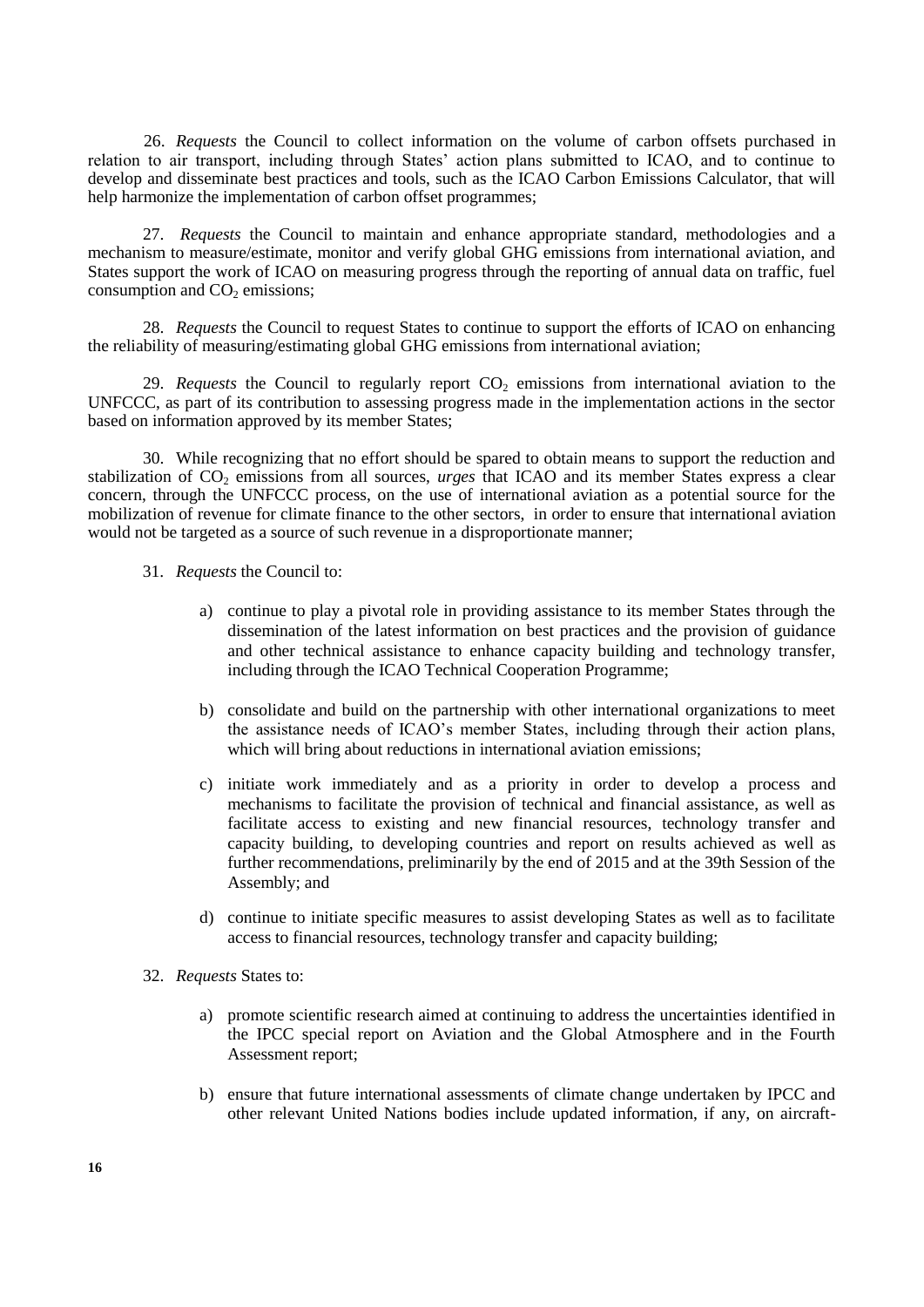induced effects on the atmosphere;

- c) consider policies to encourage the introduction of more fuel efficient aircraft in the market;
- d) accelerate investments on research and development to bring to market even more efficient technology by 2020;
- e) accelerate the development and implementation of fuel efficient routings and procedures to reduce aviation emissions;
- f) accelerate efforts to achieve environmental benefits through the application of technologies that improve the efficiency of air navigation and work with ICAO to bring these benefits to all regions and States, taking into account the Aviation System Block Upgrades (ASBUs) strategy;
- g) reduce legal, security, economic and other institutional barriers to enable implementation of the new ATM operating concepts for the environmentally efficient use of airspace;
- h) set a coordinated approach in their national administrations in order to develop policy actions to accelerate the appropriate development, deployment and use of sustainable alternative fuels for aviation, in accordance with their national circumstances;
- i) consider measures to support research and development as well as processing technology and feedstock production in order to decrease costs and support scale-up of sustainable production pathways up to commercial scale, taking into account the sustainable development of States;
- j) recognize existing approaches to assess the sustainability of all alternative fuels in general, including those for use in aviation which should:
	- 1) achieve net GHG emissions reduction on a life cycle basis;
	- 2) respect the areas of high importance for biodiversity, conservation and benefits for people from ecosystems, in accordance with international and national regulations;
	- 3) contribute to local social and economic development, and competition with food and water should be avoided;
- k) adopt measures to ensure the sustainability of alternative fuels for aviation, building on existing approaches or combination of approaches, and monitor, at a national level, the sustainability of the production of alternative fuels for aviation;
- l) work together through ICAO and other relevant international bodies, to exchange information and best practices, including on the sustainability of alternative fuels for aviation;
- 33. *Requests* the Council to: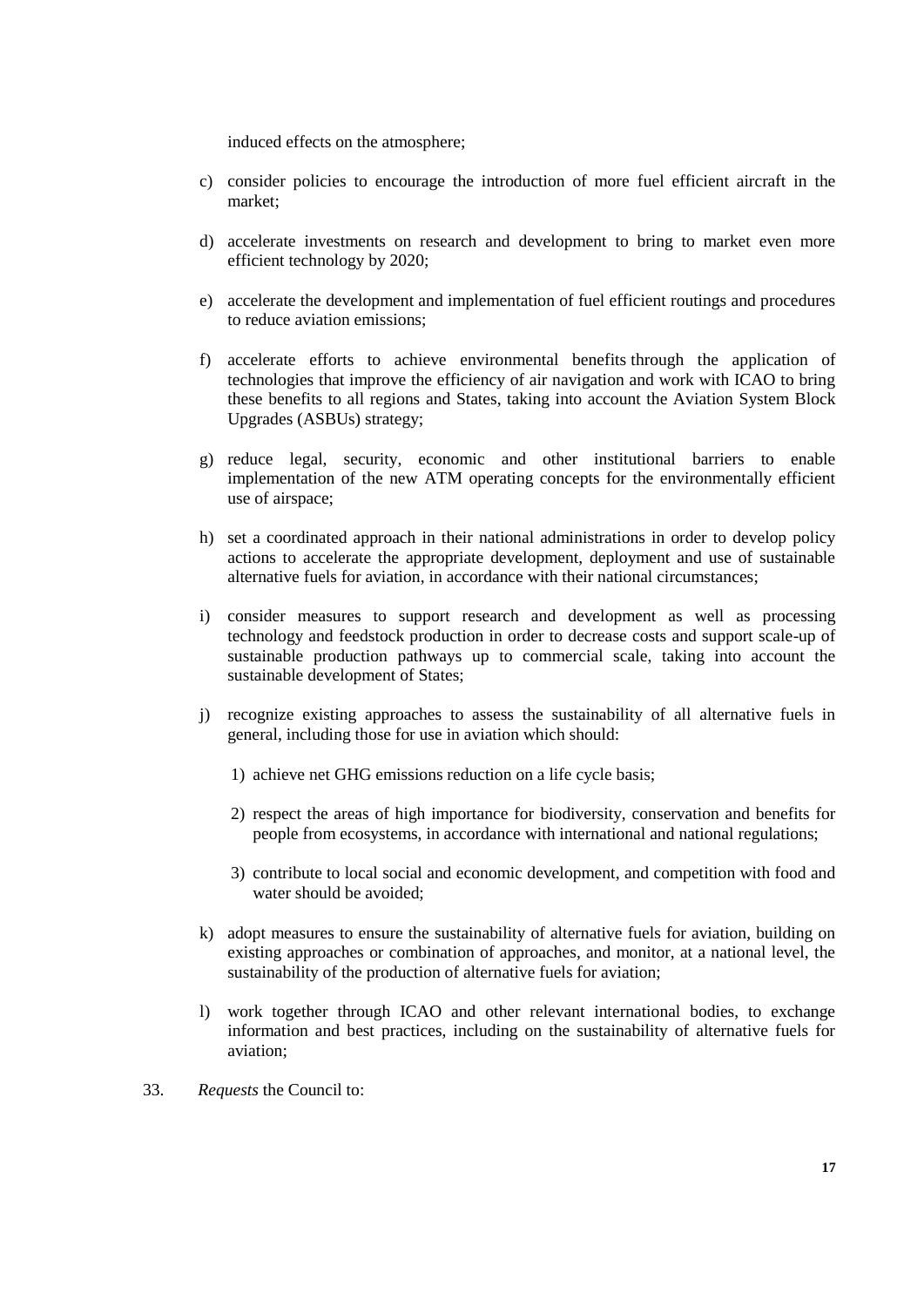- a) continue to develop and keep up-to-date the guidance for member States on the application of policies and measures aimed at reducing or limiting the environmental impact of emissions from international aviation, and conduct further studies with respect to mitigating the impact of international aviation on climate change;
- b) encourage States to cooperate in the development of predictive analytical models for the assessment of aviation impacts;
- c) continue evaluating the costs and benefits of the various measures, including existing measures, with the goal of addressing aircraft engine emissions in the most costeffective manner, taking into account the interests of all parties concerned, including potential impacts on developing world;
- d) provide the necessary guidance and direction to ICAO's Regional Offices to assist member States with studies, evaluations and development of procedures, in collaboration with other States in the region, to limit or reduce GHG emissions on a global basis and work together collaboratively to optimize the environmental benefits that can be achieved through their various programmes;
- e) develop a global CO<sub>2</sub> Standard for aircraft aiming to finalize analyses by late 2015 and adoption by the Council in 2016;
- f) further elaborate on relevant fuel efficiency metrics, including for international business aviation, and develop and update medium and long term technological and operational goals for aircraft fuel burn;
- g) maintain and update guidance on ATM improvements and other operational measures to reduce international aviation emissions;
- h) implement an emphasis on increasing fuel efficiency in all aspects of the ICAO's Global Air Navigation Plan, and encourage States and stakeholders to develop air traffic management that optimize environmental benefits and to promote and share best practices applied at airports in reducing the adverse effects of GHG emissions of civil aviation;
- i) continue to develop and update the necessary tools and guidance to assess the benefits associated with ATM improvements, and assess the environmental benefits associated with the implementation of the Aviation System Block Upgrades (ASBUs) strategy;
- j) encourage member States and invite industry, financial institutions and other international organizations to actively participate in exchange of information and best practices and in further work under ICAO on sustainable alternative fuels for aviation;
- k) continue to maintain the ICAO Global Framework for Aviation Alternative Fuels (GFAAF);
- l) collect information on progress of alternative fuels in aviation, including through States' action plans, to give a global view of the future use of alternative jet fuels and to account for changes in life cycle GHG emissions in order to assess progress toward achieving global aspirational goals;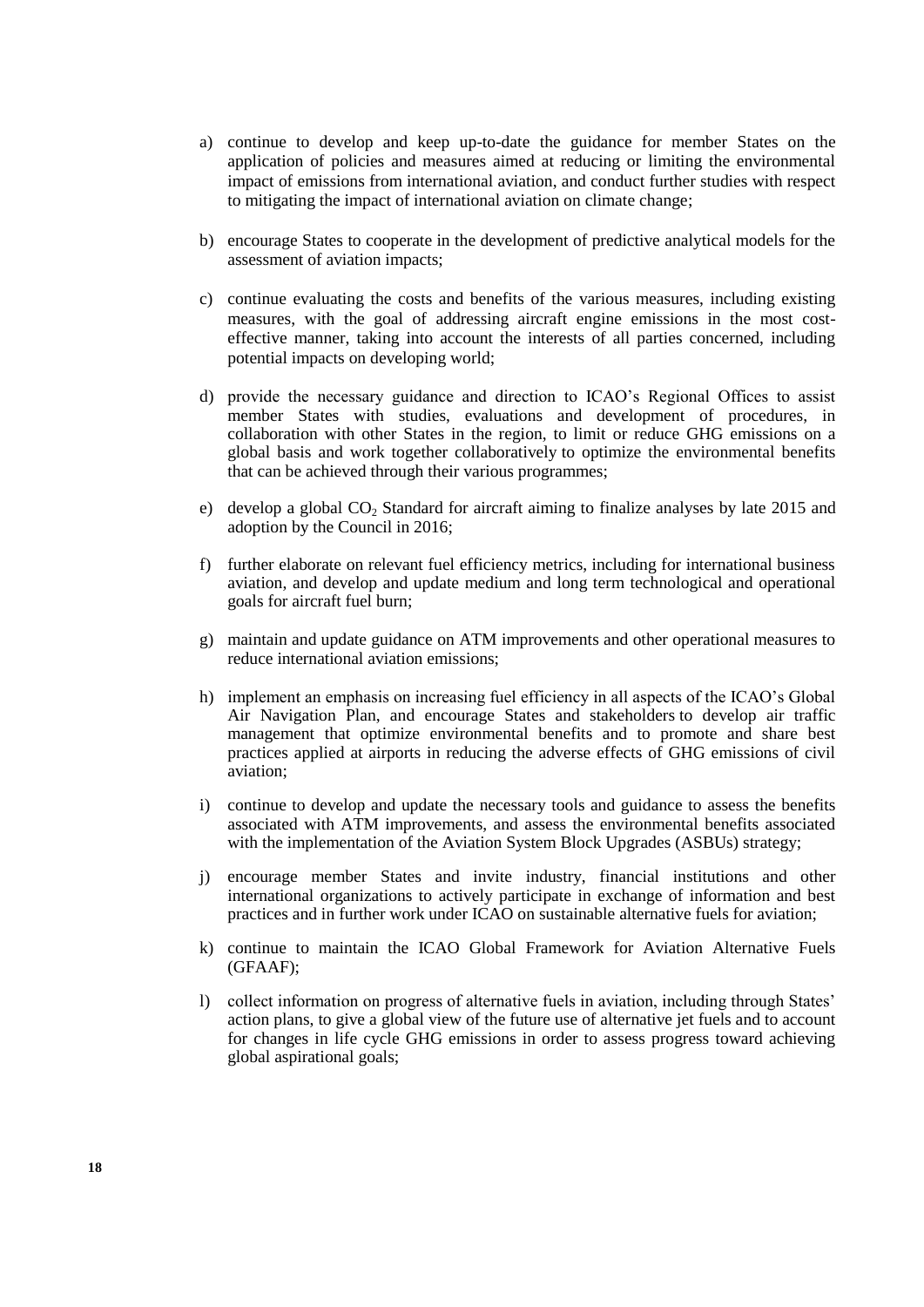- m) work with financial institutions to facilitate access to financing infrastructure development projects dedicated to sustainable aviation alternative fuels and incentives to overcome initial market hurdles;
- n) monitor and disseminate relevant information on the potential impacts of climate change on international aviation operations and related infrastructure, in cooperation with other relevant international organizations and the industry; and
- o) continue to cooperate with the Climate Neutral UN initiative, remain at the forefront of developing methods and tools for quantifying aviation's GHG emissions with respect to the initiative, and further develop and implement the strategy for reducing GHG emissions and enhancing in-house sustainability management practices of the Organization.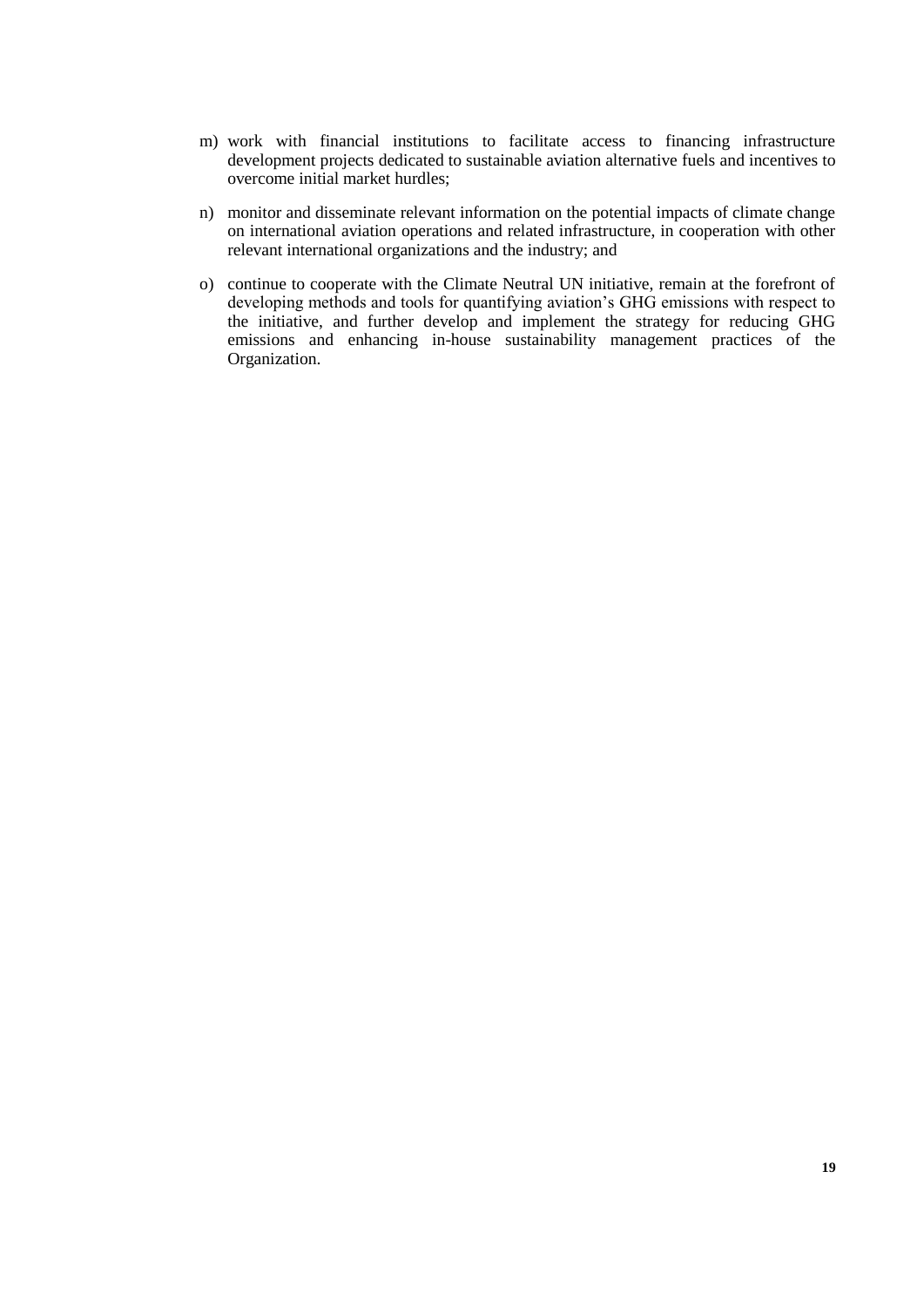#### **Annex**

The guiding principles for the design and implementation of market-based measures (MBMs) for international aviation:

- a) MBMs should support sustainable development of the international aviation sector;
- b) MBMs should support the mitigation of GHG emissions from international aviation;
- c) MBMs should contribute towards achieving global aspirational goals;
- d) MBMs should be transparent and administratively simple;
- e) MBMs should be cost-effective;
- f) MBMs should not be duplicative and international aviation  $CO<sub>2</sub>$  emissions should be accounted for only once;
- g) MBMs should minimize carbon leakage and market distortions;
- h) MBMs should ensure the fair treatment of the international aviation sector in relation to other sectors;
- i) MBMs should recognize past and future achievements and investments in aviation fuel efficiency and in other measures to reduce aviation emissions;
- j) MBMs should not impose inappropriate economic burden on international aviation;
- k) MBMs should facilitate appropriate access to all carbon markets;
- l) MBMs should be assessed in relation to various measures on the basis of performance measured in terms of  $CO<sub>2</sub>$  emissions reductions or avoidance, where appropriate:
- m) MBMs should include *de minimis* provisions;
- n) where revenues are generated from MBMs, it is strongly recommended that they should be applied in the first instance to mitigating the environmental impact of aircraft engine emissions, including mitigation and adaptation, as well as assistance to and support for developing States;
- o) where emissions reductions are achieved through MBMs, they should be identified in States' emissions reporting; and
- p) MBMs should take into account the principle of common but differentiated responsibilities and respective capabilities, the special circumstances and respective capabilities, and the principle of non-discrimination and equal and fair opportunities.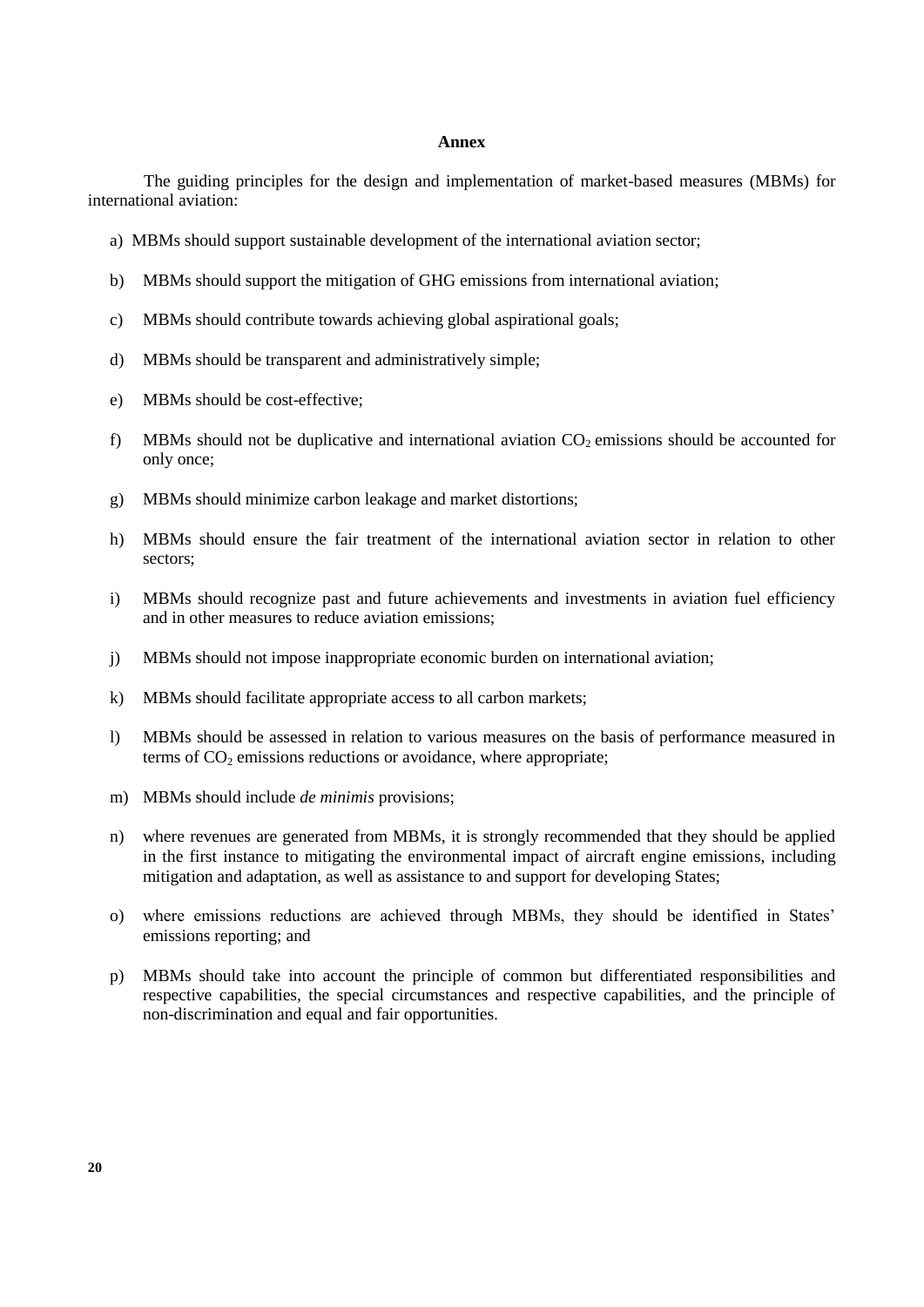#### **RESERVATIONS TO RESOLUTION A38-18**

The following reservations were recorded by the States indicated below**<sup>7</sup>** in respect of specific provisions of Resolution A38-18 and are available on ICAO's website for the 38th Session of the Assembly:

| Preambular paragraph 10 |           | Australia                                                                                                                                                                                                                                                                                                                         |
|-------------------------|-----------|-----------------------------------------------------------------------------------------------------------------------------------------------------------------------------------------------------------------------------------------------------------------------------------------------------------------------------------|
| Paragraph 6             | Australia |                                                                                                                                                                                                                                                                                                                                   |
| Paragraph 7             |           | Argentina, Australia, Bahrain, Brazil, China, Cuba, India, Lithuania (on behalf of the 28<br>Member States of the European Union (EU <sup>8</sup> ) and 14 other Member States of<br>the European Civil Aviation Conference (ECAC <sup>o</sup> )), the Russian Federation,<br>Saudi Arabia and Venezuela (Bolivarian Republic of) |
| Paragraph 16            |           | Lithuania (on behalf of the 28 Member States of the EU and 14 other Member States of<br>ECAC) and Singapore                                                                                                                                                                                                                       |
|                         |           | Paragraph 16 b) Afghanistan, Australia, Canada, Japan, New Zealand, Qatar, the United Arab Emirates and<br>the United States                                                                                                                                                                                                      |
| Paragraph 20            | Australia |                                                                                                                                                                                                                                                                                                                                   |
| Paragraph 21            | Australia |                                                                                                                                                                                                                                                                                                                                   |
| Annex                   |           |                                                                                                                                                                                                                                                                                                                                   |
| Guiding principle p)    |           | Australia, Canada, Japan, Lithuania (on behalf of the 28 Member States of<br>the EU and 14 other Member States of ECAC), New Zealand, the Republic<br>of Korea and the United States                                                                                                                                              |

 $-$  END  $-$ 

 $\overline{7}$ <sup>7</sup> During the Sixth Plenary Meeting on 4 October 2013, the Islamic Republic of Iran made a reservation to paragraph 16 a) and b) but withdrew it by an e-mail dated 4 October 2013 to the Secretary General.

<sup>8</sup> Austria, Belgium, Bulgaria, Croatia, Cyprus, Czech Republic, Denmark, Estonia, Finland, France, Germany, Greece, Hungary, Ireland, Italy, Latvia, Lithuania, Luxembourg, Malta, Netherlands, Poland, Portugal, Romania, Slovakia, Slovenia, Spain, Sweden and the United Kingdom

<sup>9</sup> Albania, Armenia, Azerbaijan, Bosnia and Herzegovina, Georgia, Iceland, the Republic of Moldova, Monaco, Montenegro, Norway, San Marino, Serbia, Switzerland, and The former Yugoslav Republic of Macedonia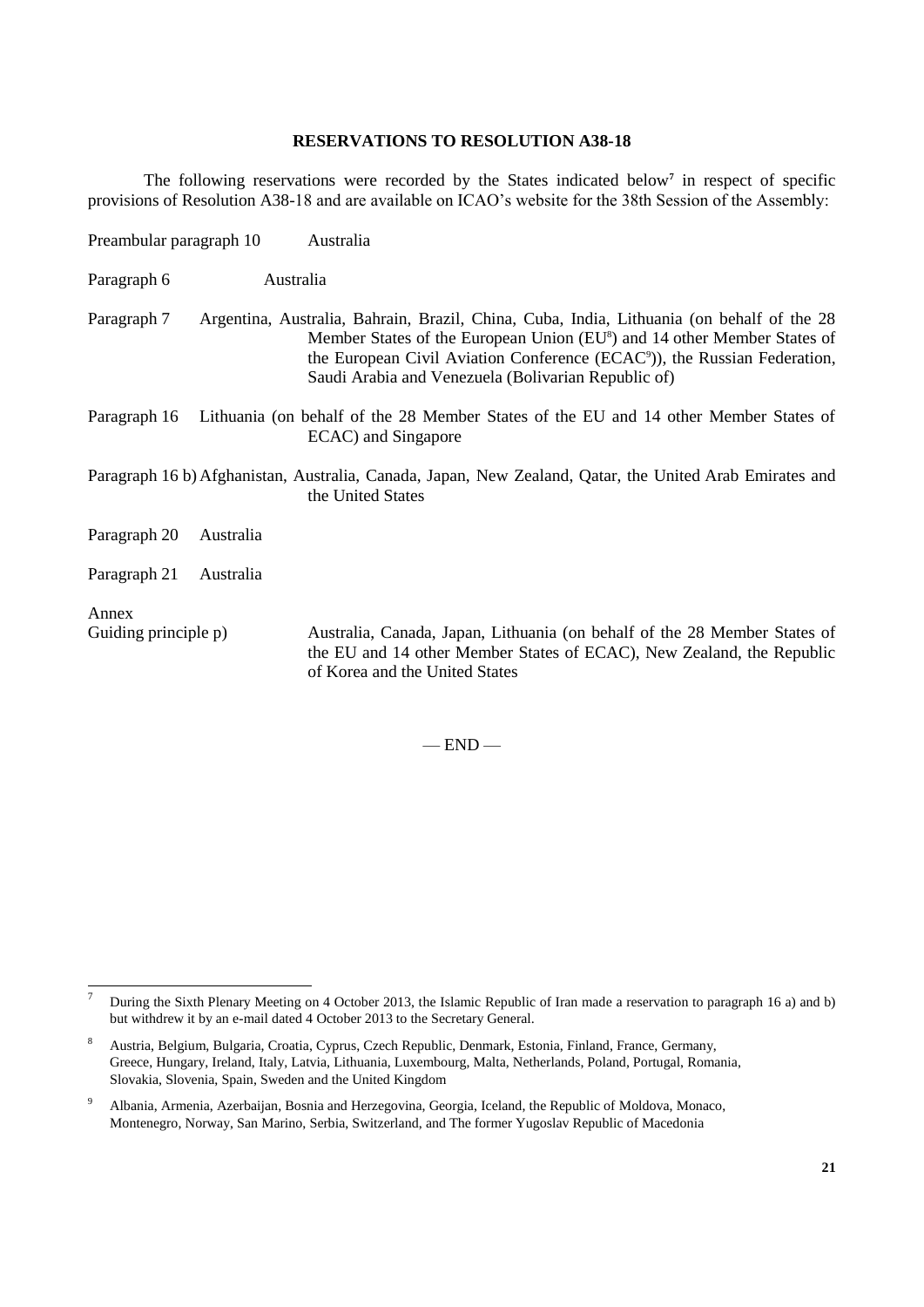#### Paper no. 2: International Maritime Organization

# **Note by the International Maritime Organization to the forty-fourth session of the Subsidiary Body for Scientific and Technological Advice (SBSTA 44) Bonn, Germany, 16 to 26 May 2016**

**Agenda item 8(c) Emissions from fuel used for international aviation and maritime transport**

### **UPDATE ON IMO'S WORK TO ADDRESS EMISSIONS FROM FUEL USED FOR INTERNATIONAL SHIPPING**

#### **SUMMARY**

IMO's Marine Environment Protection Committee (MEPC) has for some time now been considering, as an integral part of its agenda, actions to address greenhouse gas (GHG) emission from ships engaged in international trade. It met for its 69th session (MEPC 69) from 18 to 22 April 2016, at IMO Headquarters in London, with the participation of 100 Member States, two associate members, two United Nations bodies, seven intergovernmental organizations and 50 non-governmental organizations.

The Committee, at its sixty-ninth session (MEPC 69), welcomed the Paris Agreement on Climate Change and recognized it as a major achievement by the international community. It also unanimously recognized IMO's own role in mitigating the impact of GHG emissions from international shipping and acknowledged the current efforts and the measures already introduced by IMO to enhance the energy efficiency of ships.

MEPC 69 continued the Organization's commitment to climate change mitigation by approving draft amendments to MARPOL Annex VI will require ships to record and report their fuel consumption and additional data on proxies for the "transport work" undertaken by the ship. The establishment of the IMO Ship Fuel Consumption Database will be the first in a three-step approach in which analysis of the data collected (second step) would provide the basis for an objective, transparent and inclusive policy debate in the MEPC (third step). Following a wide-ranging discussion on future work to further address GHG emissions from ships, MEPC 69 also agreed to hold a working group for an in-depth debate at MEPC 70 in October 2016.

IMO is also continuing its efforts with regard to technical co-operation and capacity-building to ensure effective implementation and enforcement of the aforementioned regulations worldwide and, importantly, activities to support the implementation of resolution MEPC.229(65) on *Promotion of technical co-operation and transfer of technology relating to the improvement of energy efficiency of ships*.

#### **Introduction**

1 International shipping plays an essential role in the facilitation of world trade as the most cost-effective and energy-efficient mode of mass cargo transport, making a vital contribution to international trade and being a key pillar of the development of a sustainable global economy.

2 The International Maritime Organization (IMO) was established by Governments as a specialized agency under the United Nations to provide the machinery for intergovernmental cooperation in the field of regulation of ships engaged in international trade. IMO is responsible for the global regulation of all aspects of international shipping and has a key role in ensuring that lives at sea are not put at risk, including security of shipping, and that the environment is not polluted by ships' operations – as summed up in IMO's mission statement: **Safe, secure and efficient shipping on clean oceans**.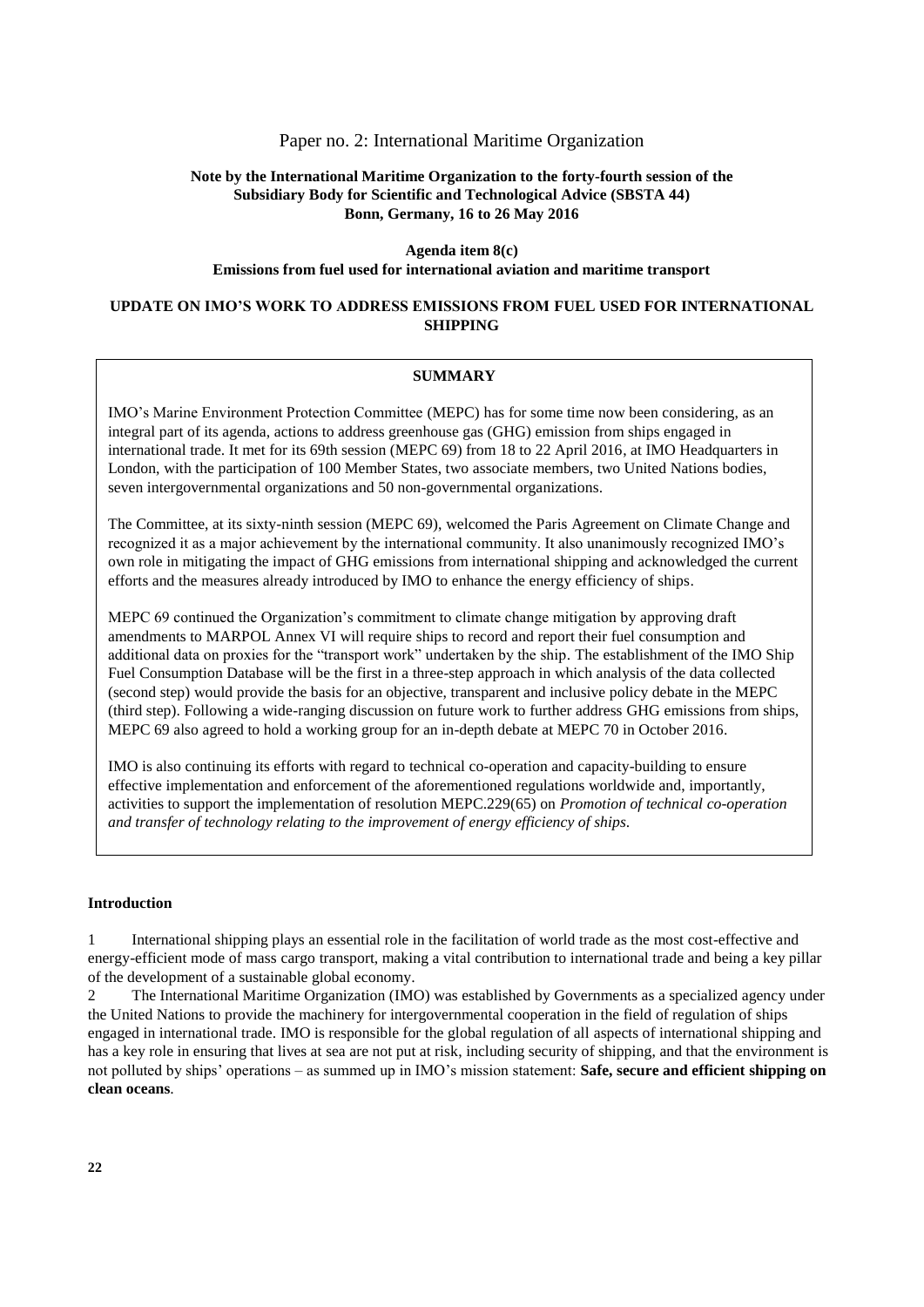3 The mandatory energy efficiency requirements for international shipping have now been in force for over three years. Data presented to MEPC 68 clearly identifies the improvements made, significant in many cases, in the energy efficiency of ships being designed and delivered today. This is a significant success story and once again demonstrates the IMO's important role as the global standard setter for international shipping. However, the complexity of optimizing the energy efficiency of existing ships requires that any future action is taken so following the analysis of robust data.

4 This document provides an update of previous submissions by IMO to SBSTA, including document FCCC/SBSTA/2015/MISC.5.

# **Work on control of GHG emissions from international shipping**

5 Measures to improve the energy efficiency of international shipping were adopted by Parties to Annex VI of the International Convention for the Prevention of Pollution from Ships (MARPOL) at MEPC 62 in July 2011 and entered into force on 1 January 2013. The *Regulations for energy efficiency of ships* apply to internationally trading ships of 400 gross tonnage and above, and make mandatory the:

- .1 Energy Efficiency Design Index (EEDI) for new ships; and
- .2 Ship Energy Efficiency Management Plan *(*SEEMP) for all ships.

6 The EEDI is a non-prescriptive, performance-based mechanism that leaves the choice of technologies to use in a specific ship design to the industry. As long as the required energy-efficiency level is attained, ship designers and builders are free to use the most cost-efficient solutions for a ship to comply with the regulations.

7 All ships of 400 gross tonnage and above engaged in international trade are required to implement and maintain a SEEMP which establishes a mechanism for operators to improve the energy efficiency of ships. This should be achieved by monitoring the energy efficiency performance of a ship's transportation work and by considering new technologies and practices to improve energy efficiency at regular intervals.

8 MEPC 69 considered an interim report of its correspondence group reviewing the status of technological developments relevant to implementing Phase 2 of the EEDI regulations. Following consideration, the Committee instructed the group to continue considering the status of technological developments for ro-ro cargo ships and ro-ro passenger ships and to make recommendations to MEPC 70 (October 2016) on whether the time periods, the EEDI reference line parameters for relevant ship types and the reduction rates (in regulation 21 of MARPOL Annex VI) should be retained or, if proven necessary, amended.

# **Third IMO GHG Study 2014**

9 MEPC 67 (October 2014) approved the Third IMO GHG Study 2014, providing updated estimates for GHG emissions from ships. According to current estimates presented in this study, international shipping emitted 796 million tonnes of  $CO<sub>2</sub>$  in 2012, which accounts for no more than about 2.2% of the total emission volume for that year. By contrast, in 2007, before the global economic downturn, international shipping was estimated to have emitted 885 million tonnes of  $CO_2$  which represented 2.8% of the global emissions of  $CO_2$  for that year. These percentages are all the more significant when considering that shipping is the principal carrier of world trade, carrying as much as 90% by volume and therefore providing a vital service to global economic development and prosperity.

10 Updated emission estimates are considered necessary, in general, to provide a better foundation for future work by IMO to address GHG emissions from international shipping especially as the Business as Usual scenarios, depending on future economic and energy developments, forecast a growth in  $CO<sub>2</sub>$  emissions for international maritime transport of between 50% to 250% in the period up to 2050. Sea transport is fuel-efficient and without these updated figures it would be difficult to provide a meaningful baseline to illustrate the steadily on-going improvement in fuel efficiency due to improved hull design, more effective diesel engines and propulsion systems and more effective utilization of individual ships resulting from the introduction of mandatory technical and operational measures.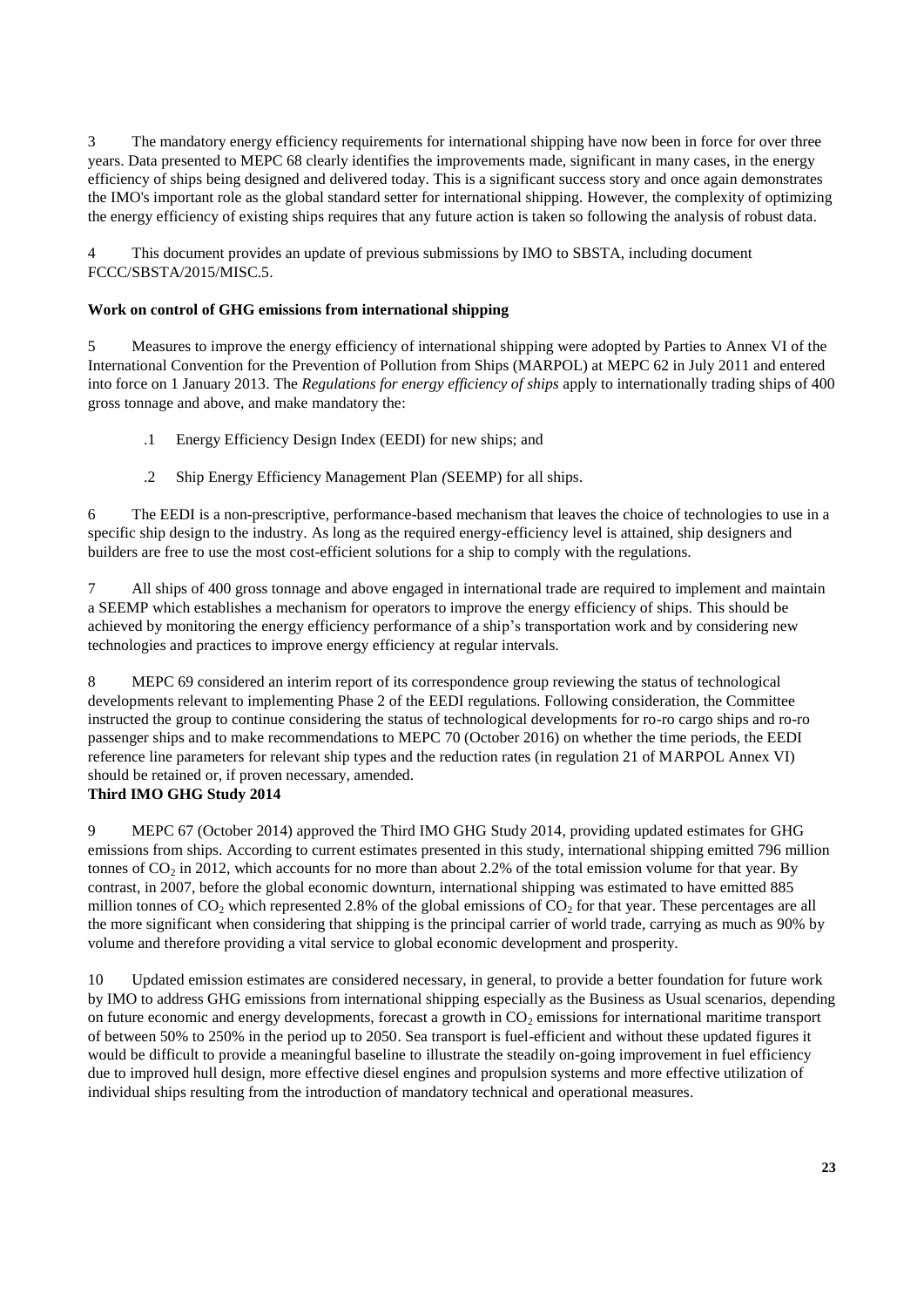11 The executive summary and the full report of the Third IMO GHG Study 2014 in English, as well as the executive summary translated into French and Spanish, have now been published and are available on the IMO website at:

http://www.imo.org/OurWork/Environment/PollutionPrevention/AirPollution/Pages/Greenhouse-Gas-Studies-2014.aspx

# **Further technical and operational measures to enhance the energy efficiency of ships**

12 MEPC 68 (May 2015) agreed that the development of a data collection system for ships should follow a threestep approach: data collection, data analysis, followed by decision-making on what further measures, if any, are required. This approach was re-affirmed by MEPC 69 (April 2016).

13 MEPC 68 noted that one purpose of the data collection system was to analyze energy efficiency and that for this analysis to be effective some transport work data needs to be included. In this regard, MEPC 68 agreed that data collected by the IMO, particularly that related to transport work, needs to be confidential and not publicly available, and that there is a need to address resulting administrative burdens, impact on industry and the variables that influence energy efficiency. MEPC 69 further agreed that confidentiality of data is crucial and no third-party access to the data should be permitted.

14 MEPC 69 approved the report of an intersessional meeting of the Working Group on Further technical and operational measures for enhancing energy efficiency held in September 2015, as set out in document MEPC 69/6, and endorsed the intersessional working group's recommendations on transport work parameters and agreed that further ship energy efficiency indices should be considered under step 3 of the three-step approach. MEPC 69 noted that the Organization's technical cooperation activities would seek to address specific needs of LDCs and SIDS with regard to implementation of ship energy efficiency requirements.

15 MEPC 69 agreed that the data collection system should be mandatory and re-established the Working Group on Further technical and operational measures for enhancing energy efficiency of ships and having taken into account the comments and decisions made in plenary, MEPC 69 approved the working group's report (MEPC 69/WP.10) in general and, inter alia, took the following actions:

- .1 approved the draft amendments to Chapter 4 of MARPOL Annex VI regarding a data collection system for fuel consumption, as set out in Circular Letter No.3635, and requested the Secretary-General to circulate them in accordance with MARPOL Article 16(2), with a view to adoption at MEPC 70; and
- .2 noted that the group had identified the need for guidance to be developed to provide information to Member Governments that are not a Party to MARPOL Annex VI on the collection and supply of data from non-party ships.

16 MEPC 69 also noted that, as instructed, the working group had identified several important items of further work related to implementation of the draft amendments to Chapter 4 of MARPOL Annex VI to establish a data collection system for fuel consumption. In this regard, the Committee agreed to establish a correspondence group, under the coordination of Japan, and instructed it to:

- .1 further develop, with a view to finalization at MEPC 70, the draft amendments to the SEEMP Guidelines to include guidance on the methodologies to be included in the SEEMP that will be used to collect the data required by regulations 22A.1 and 22A.3 of MARPOL Annex VI, including definitional issues and the processes that will be used to report the data, based on document MEPC 69/6/1 and taking into account document MEPC 69/6/9;
- .2 if time permits, develop: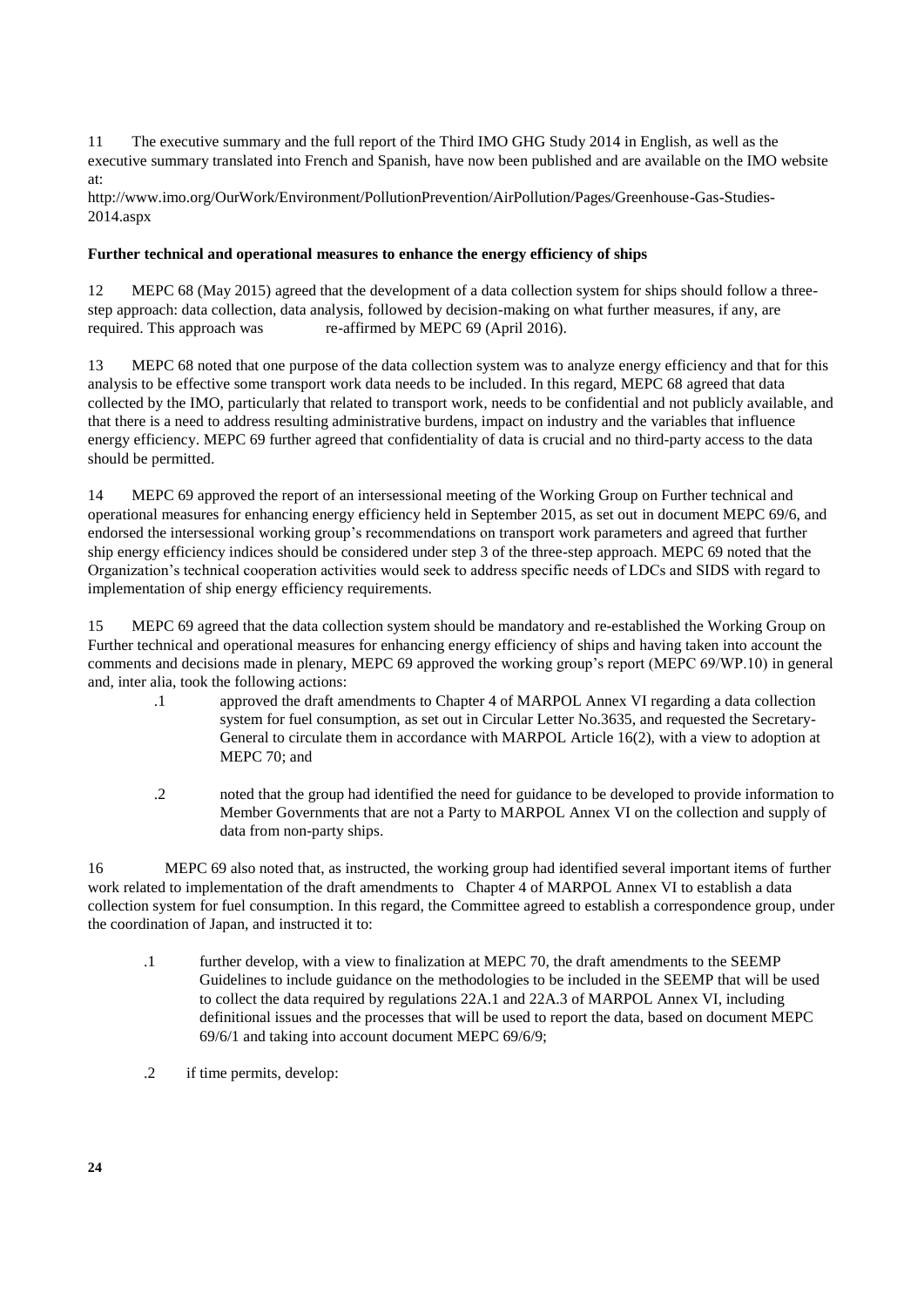- .1 draft guidelines for Administration data verification procedures, in accordance with regulation 22A.7;
- .2 electronic communication and standardized data reporting format, in accordance with regulation 22A.9;
- .3 draft guidelines for the development and management of the IMO Ship Fuel Consumption Database, including means to keep the ships anonymized and to ensure the completeness of the database, in accordance with regulations 22A.9, 22A.11 and 22A.12; and
- .4 draft guidelines to address non-party ships submitting data to the IMO Ship Fuel Consumption Database.
- .3 submit a report to MEPC 70.

#### **Reduction of GHG emissions from ships**

17 MEPC 69 considered several submissions and held an extensive debate, and in summarizing the views expressed and conclusions thereof:

- .1 welcomed the Paris Climate Agreement and acknowledged the major achievement of the international community in concluding the agreement;
- .2 recognised and commended the current efforts and those already implemented by IMO to enhance the energy efficiency of ships;
- .3 widely recognised and agreed that further appropriate improvements related to shipping emissions can and should be pursued;
- .4 recognised the role of IMO in mitigating the impact of GHG emissions from international shipping;
- .5 agreed to the common understanding that the approval at this session and subsequent adoption of the data collection system was the priority;
- .6 reiterated its endorsement of the three-step approach consisting of data collection, analysis and decision making; and
- .7 agreed to establish a working group under this item at MEPC 70, with a view to an in-depth discussion on how to progress the matter, taking into account all documents submitted to this session and comments made, and any further related proposals.

#### **Technical co-operation and transfer of technology**

18 Regulation 23 (Promotion of technical co-operation and transfer of technology relating to the improvement of energy efficiency of ships) of chapter 4 of MARPOL Annex VI requires Administrations, in co-operation with the IMO and other international bodies, to promote and provide, as appropriate, support directly or through IMO to Member States, especially developing States that request technical assistance. It also requires the Administration of a Party to MARPOL Annex VI to co-operate actively with other Parties, subject to its national laws, regulations and policies, to promote the development and transfer of technology and the exchange of information to States which request technical assistance, particularly developing States.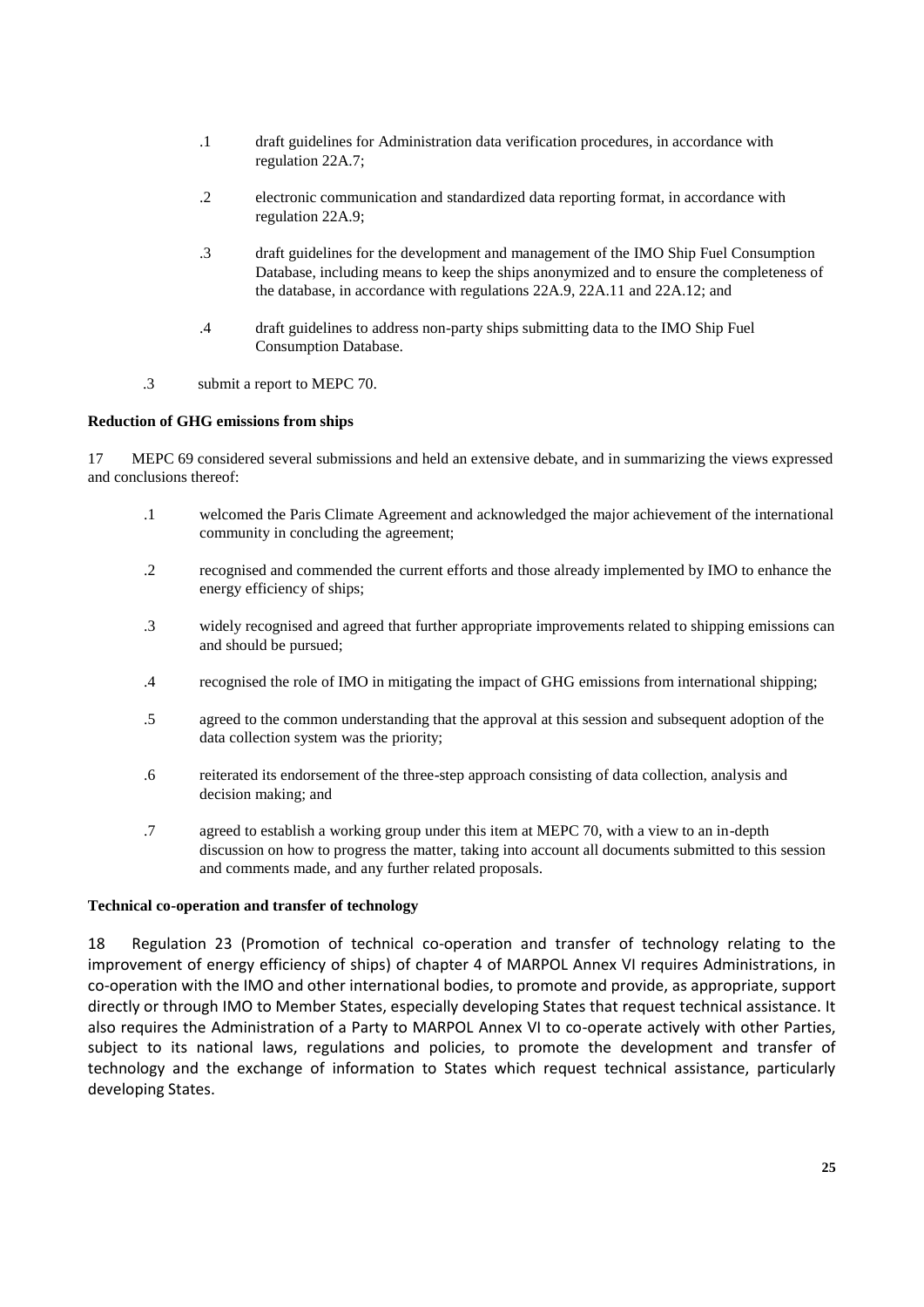19 Linked to the implementation of energy efficiency measures, MEPC 65 (May 2013) adopted resolution MEPC.229(65) on *Promotion of technical co-operation and transfer of technology relating to the improvement of energy efficiency of ships*, which, among other things, requests the IMO, through its various programmes, to provide technical assistance to Member States to enable cooperation in the transfer of energy efficient technologies to developing countries in particular; and further assist in the sourcing of funding for capacity building and support to States, in particular developing States, which have requested technology transfer.

20 MEPC 66 (April 2014) discussed the implementation of resolution MEPC.229(65) and established, in accordance with the resolution, an Ad Hoc Expert Working Group on Facilitation of Transfer of Technology for Ships (TT-EG). The TT-EG, during its first meeting, agreed on the methodology for conducting its work, as well as on a work plan which was endorsed by the MEPC.

21 MEPC 69 considered document MEPC 69/5, providing a final report on the work carried out by the TT-EG, and took the following actions:

- .1 noted the assessment of the potential implications and impacts of the implementation of the regulations in chapter 4 of MARPOL Annex VI, in particular, on developing States, as a means to identify their technology transfer and financial needs, if any, as set out in annex 1 of document MEPC 69/5;
- .2 noted also that the scoping document on the establishment of an inventory of energy efficiency technologies for ship as set out in annex 2 of document MEPC 69/5 had been forwarded to the GEF-UNDP-IMO Project entitled 'Transforming the global maritime transport industry towards a low carbon future through improved energy efficiency' (GloMEEP), and that an information portal for energy efficiency technologies for ships is expected to be developed by end of June 2016 as part of the project;
- .3 noted further the identification of barriers to transfer of technology, in particular to developing States, including associated costs and possible sources of funding to support transfer of technology relating to the improvement of energy efficiency of ships, as set out in annex 3 of document MEPC 69/5;
- .4 approved a Model Agreement between Governments on technological cooperation for the implementation of the regulations in Chapter 4 of MARPOL Annex VI, as set out in annex 4 of document MEPC 69/5, and requested the Secretariat to issue this Model Agreement as a circular to encourage use by Member Governments; and
- .5 endorsed a set of recommendations to guide and assist Member States, industry and other entities within States in implementing regulations in chapter 4 of MARPOL Annex VI, as set out in annex 5 document MEPC 69/5.

22 MEPC 69 instructed the IMO Secretariat to keep it informed of progress, in particular, regarding the completion of the information portal for energy efficiency technologies for ships currently being developed by the GloMEEP project, and noted that with this, the group had completed its work in line with the timetable given to the group.

23 MEPC 69 also noted that a comprehensive update of the Train the Trainer package on "Energy Efficient Ship Operation" had been undertaken to include a new module on the regulatory framework related to the energy efficiency of ships, an EEDI Calculator for training purposes, and other related updated information, such as the findings from the Third IMO GHG Study 2014. Member Governments and other interested delegations were encouraged to make use of it. Details of the course, including training materials such as presentations, can be downloaded from the following website:

http://www.imo.org/en/OurWork/Environment/PollutionPrevention/AirPollution/Pages/IMO-Train-the-Trainer-Course.aspx

# *Technical cooperation activities*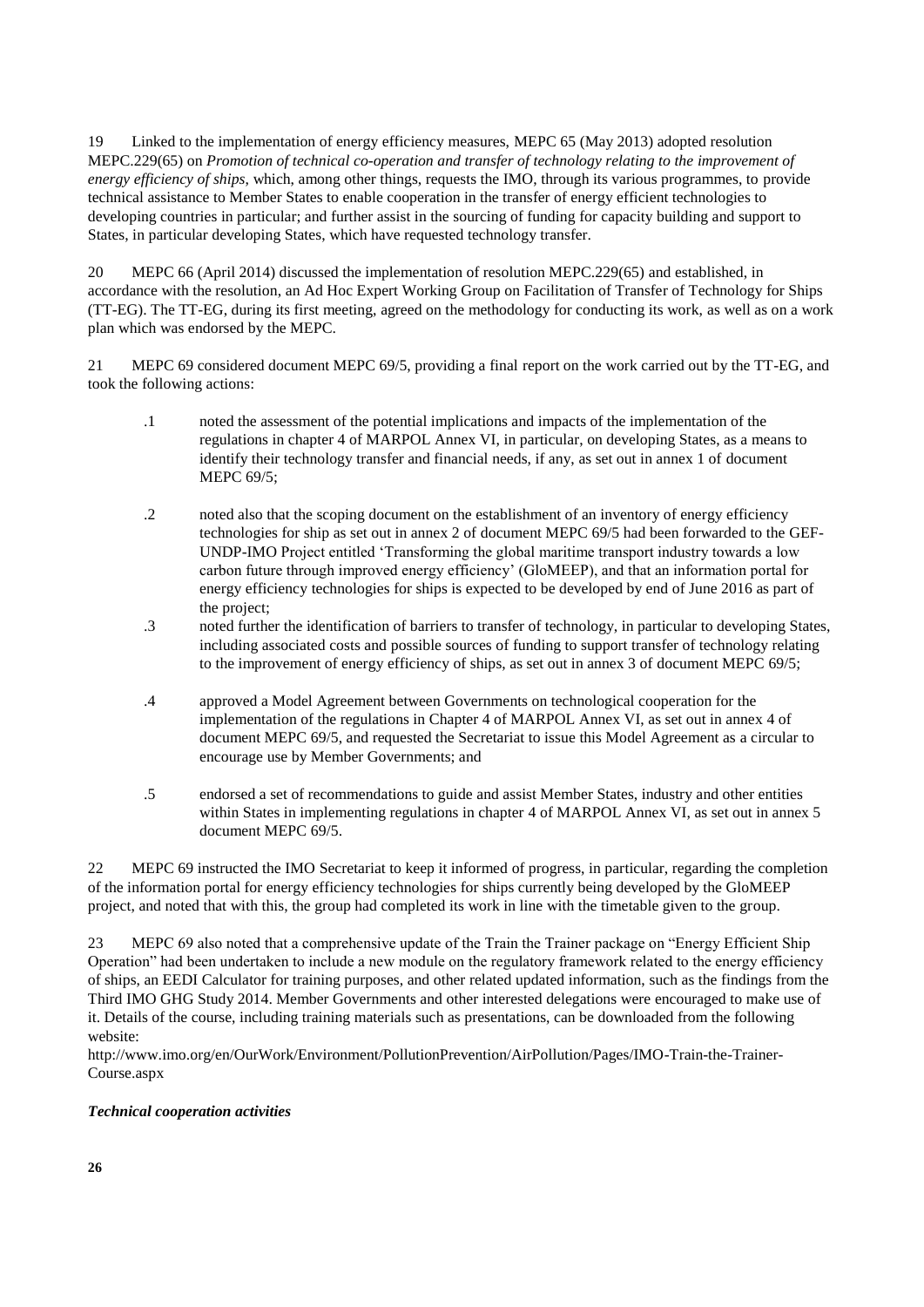24 To ensure effective implementation and enforcement of the new energy efficiency regulations worldwide, IMO has also been focusing its efforts on technical co-operation and capacity building, and has been undertaking a series of regional and national workshops on implementation of the measures to address emissions from international shipping. Under the Integrated Technical Co-operation Programme (ITCP) of IMO, further capacity-building activities are currently planned, in order to sustain the level of technical cooperation interventions in various regions for the effective implementation and enforcement of energy efficiency measures for ships.

25 Furthermore, with financial support from the Global Environment Facility (GEF), UNDP and IMO are cooperating in a global effort to transform the shipping industry towards a lower carbon future, through a project entitled *"Transforming the global maritime transport industry towards a low carbon future through improved energy efficiency"* (GloMEEP Project). Having received the support and commitment of ten Lead Pilot Countries, this two year global project is assisting developing countries in the implementation of the energy efficiency measures adopted by IMO.

26 The GEF-UNDP-IMO GloMEEP Project was officially launched during the Future-Ready Shipping 2015 Conference (http://future-readyshipping.com), a joint IMO-Singapore International Conference on Maritime Technology Transfer and Capacity Building, held in Singapore on 28 and 29 September 2015. About 200 maritime leaders and professionals attended the conference, which kick-started a global dialogue on removing barriers to energyefficiency technologies and measures. Speakers at the conference gave presentations spanning the entire spectrum of technology development, technology transfer and capacity building as well as policy, economic and regulatory developments. The speakers shared views on the creation of enabling environments; the current state of green ship technology and what might be expected in the future; and how to continue to promote and sustain capacity building and technology cooperation.

27 Attending the Future-Ready Shipping 2015 Conference were representatives of the GloMEEP Lead Pilot Countries: Argentina, China, Georgia, India, Jamaica, Malaysia, Morocco, Panama, Philippines and South Africa. Within the framework of the GloMEEP Project, these countries are currently being supported in taking a fast-track approach to pursuing relevant legal, policy and institutional reforms, driving national and regional government action and industry innovation to support the effective implementation of IMO's energy efficiency requirements.

28 Also, IMO is working to establish a global network of Maritime Technology Cooperation Centres (MTCCs), which seeks to promote the uptake of low-carbon technologies and operations in maritime transport. This four-year project, administered by the IMO with  $\epsilon$ 10 million in funding from the European Union, is designed to help beneficiary countries limit and reduce GHG emissions from their shipping sectors through technical assistance and capacity building, while encouraging the uptake of innovative energy-efficiency technologies among a large number of users through the widespread dissemination of technical information and know-how.

# **Summary**

29 International maritime transport is the most energy efficient mode of mass cargo transport and indispensable to the world. A global approach to further improvements in energy efficiency and work to address GHG emissions from ships is considered necessary as sea transport is predicted to grow significantly in the coming years in line with expected future growth in world trade.

30 MEPC 69 welcomed the Paris Agreement on Climate Change and recognized it as a major achievement by the international community. It also unanimously recognized IMO's own role in mitigating the impact of GHG emissions from international shipping and acknowledged the current efforts and the measures already introduced by IMO to enhance the energy efficiency of ships.

31 MEPC 69 continued the Organization's commitment to climate change mitigation by approving draft amendments to MARPOL Annex VI that will require ships to record and report their fuel consumption. The establishment of the IMO Ship Fuel Consumption Database will be the first in a three-step approach in which analysis